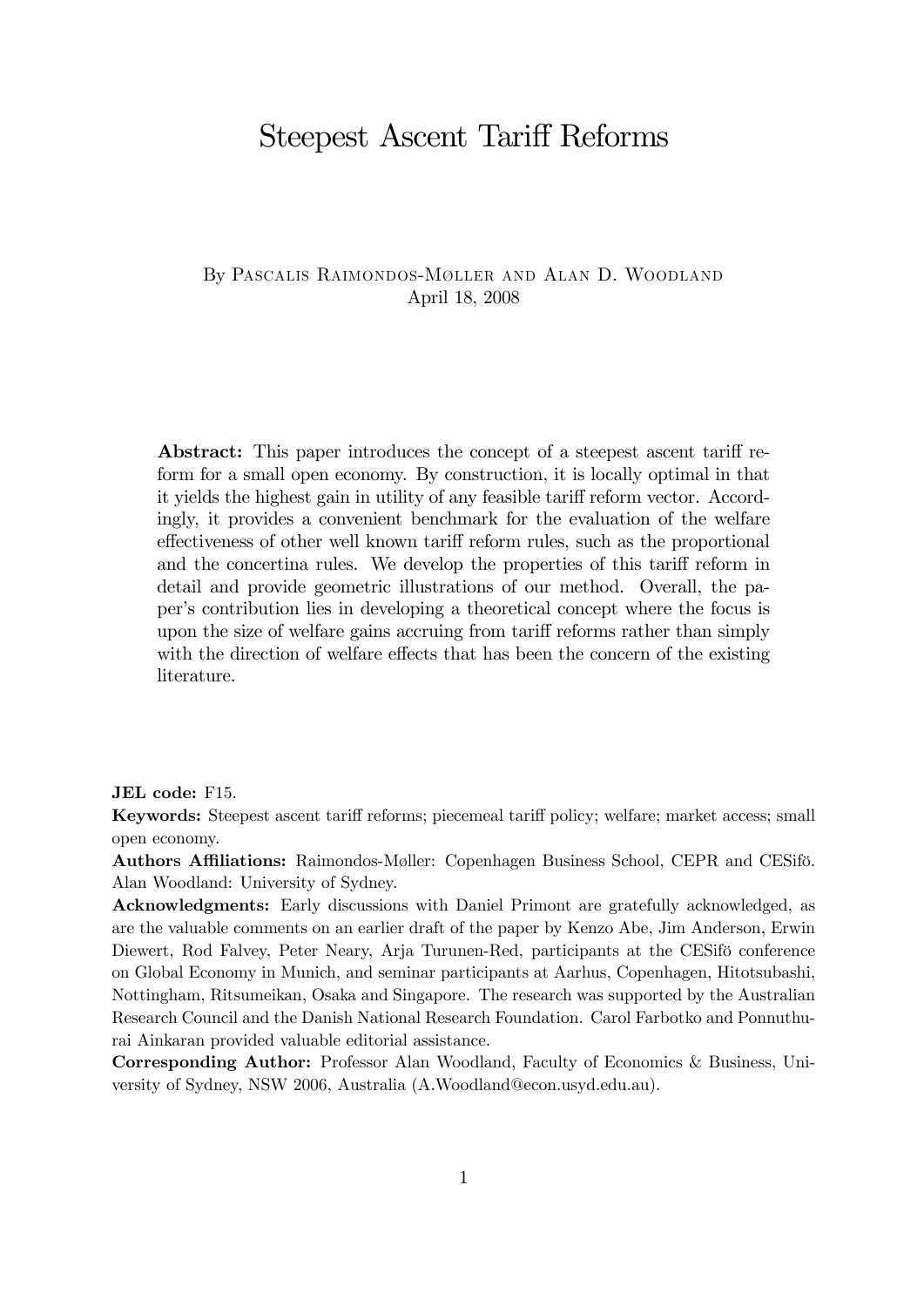## 1 Introduction

The present paper is concerned with the measurement of the welfare effects of policy reforms. Our starting point is an economy at a distortionary initial equilibrium. Removing the existing distortions at once is assumed not possible. The question then becomes one of which piecemeal policy reforms should be applied. The literature on these policy reform issues has concentrated on finding simple rules that deliver a welfare gain, i.e., finding a reform of distortions in the right direction. However, the literature has contributed nothing about the size of these welfare gains - we do not know which reforms are more effective in raising welfare, nor how well they perform relative to the best attainable gain. The present paper addresses this issue and provides a methodology for evaluating and comparing the sizes of welfare gains.

Our application is on the theory of trade policy reforms, but it will become clear that our methodology applies to any other policy dimension. Within the literature of piecemeal tariff reform there is a well-established set of results that provide conditions under which welfare will rise in response to particular tariff reforms. The most general result is that a proportional reduction in tariff rates will raise welfare in a single-household small open economy provided only that a weak normality condition holds on preferences. Within the same framework another result, known as the concertina theorem, is that the reduction of the tariff rate on the imports of a single commodity will raise welfare if that good has the highest ad valorem tariff rate and it is a net substitute for every other good. Such results fall into the class of problems of the second best.1

While this is an extensive body of literature, it is a general feature of the literature that each potential reform is treated separately and the main concern is with whether welfare rises or falls. Within this context, we propose a new tariff reform concept, and we use it in order to provide a framework within which all particular tariff reforms can be compared in terms of their effectiveness in generating welfare gains. In this sense, while the literature has been focused on the sign of the welfare effect of a tariff reform, we focus

<sup>&</sup>lt;sup>1</sup>The early literature on tariff reform in open economies includes Meade (1955), followed by Lloyd (1974), Hatta (1977a, 1977b) and Fukushima (1979). More recent contributions to this literature include Abe (1992), Diewert, Turunen-Red and Woodland (1989, 1991), Turunen-Red and Woodland (1991), Anderson and Neary (1992, 1996, 2007) and Neary (1995).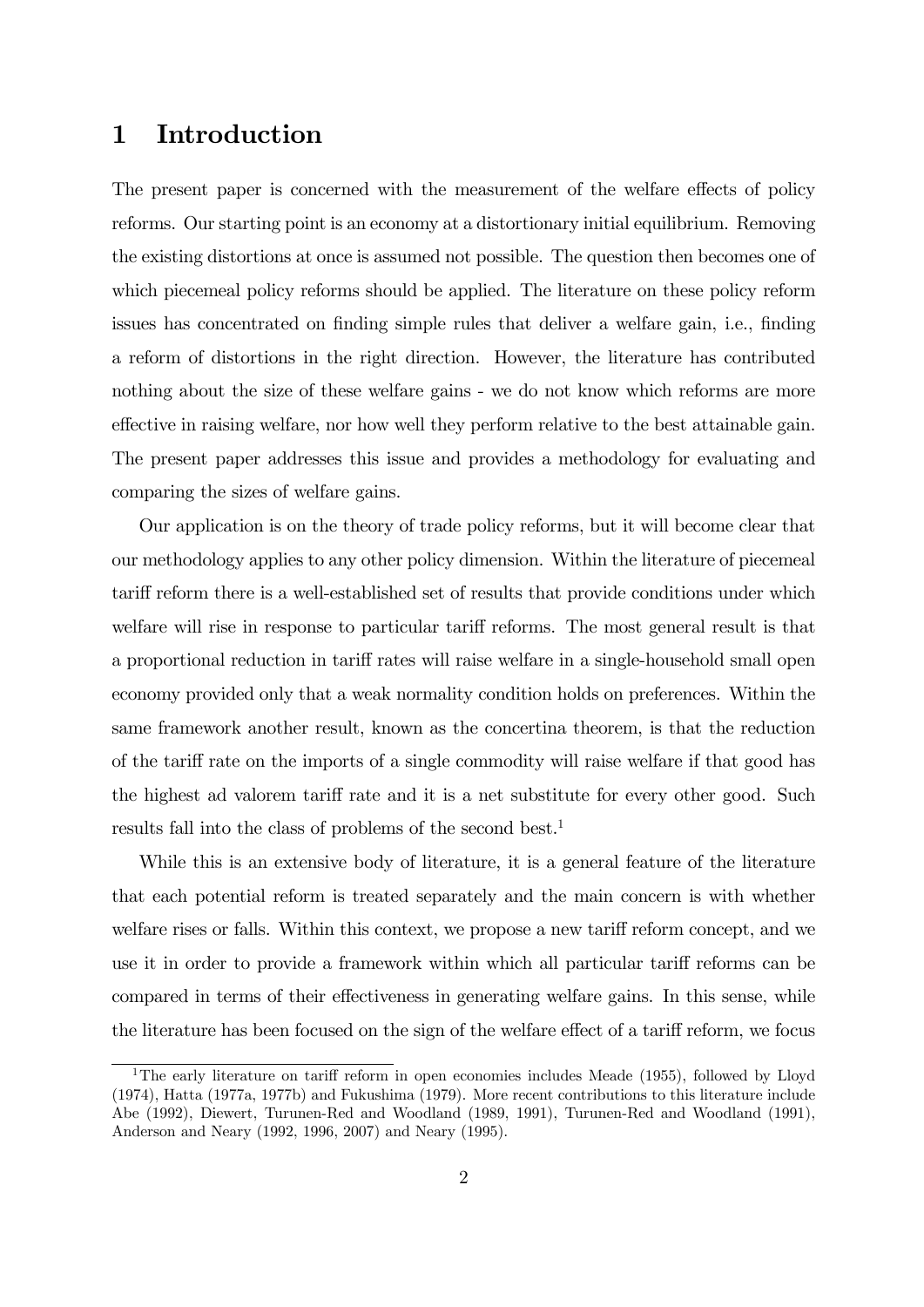on the relative sizes of these welfare effects.

We propose a tariff reform that is locally optimal amongst all feasible tariff reforms. We refer to this reform as the Steepest Ascent Tariff Reform (SATR). Starting at an equilibrium established under an initial tariff setting, we formulate the differential tariff reform problem as one of choosing a direction of tariff changes that yields a positive directional derivative, that is, a positive slope to the utility function. There will generally be a set of such tariff reform directions. We formulate the locally optimal tariff reform problem as one of choosing the best direction, as measured by the directional derivative. We show that the locally optimal, or steepest ascent, tariff reform is one that has a direction of change proportional to the gradient of the indirect utility function with respect to the tariff vector.

Having derived the best possible differential reform, we can then proceed by ranking other well known reform rules in terms of the welfare gain that they yield - a feature that has not hitherto been exploited in the literature.<sup>2</sup> Thus, while previously reforms have been chosen on the basis of, for example, their informational requirements (undoubtedly, an important element), it is now possible to also base the choice of a reform rule on its efficiency properties. Accordingly, this provides an improvement in the information set that policy makers have before choosing a particular policy reform.

While the concept of a steepest ascent tariff reform has not previously appeared in the literature (to our knowledge), it is closely related to, and inspired by, the concept of an optimal tax perturbation introduced into the tax reform literature by Diewert (1978, p.152). In a similar vein to our reform concept, Tirole and Guesnerie (1981) make use of a related gradient projection tax reform in a closed economy with many consumers and a social welfare function, but they do not compare reforms as is done here. The idea of locally optimal tax changes is also behind Weymark's (1981) concept of undominated directions of tax reform but he does not make use of a steepest ascent tax reform.

Our steepest ascent tariff reform concept is used in the paper to develop new results in the theory of tariff reform. First, we characterize the steepest ascent tariff reform and develop some of its properties. We show that the reform can be made operational

<sup>2</sup>This ranking is of course undertaken with respect to the best practice, viz. our SATR.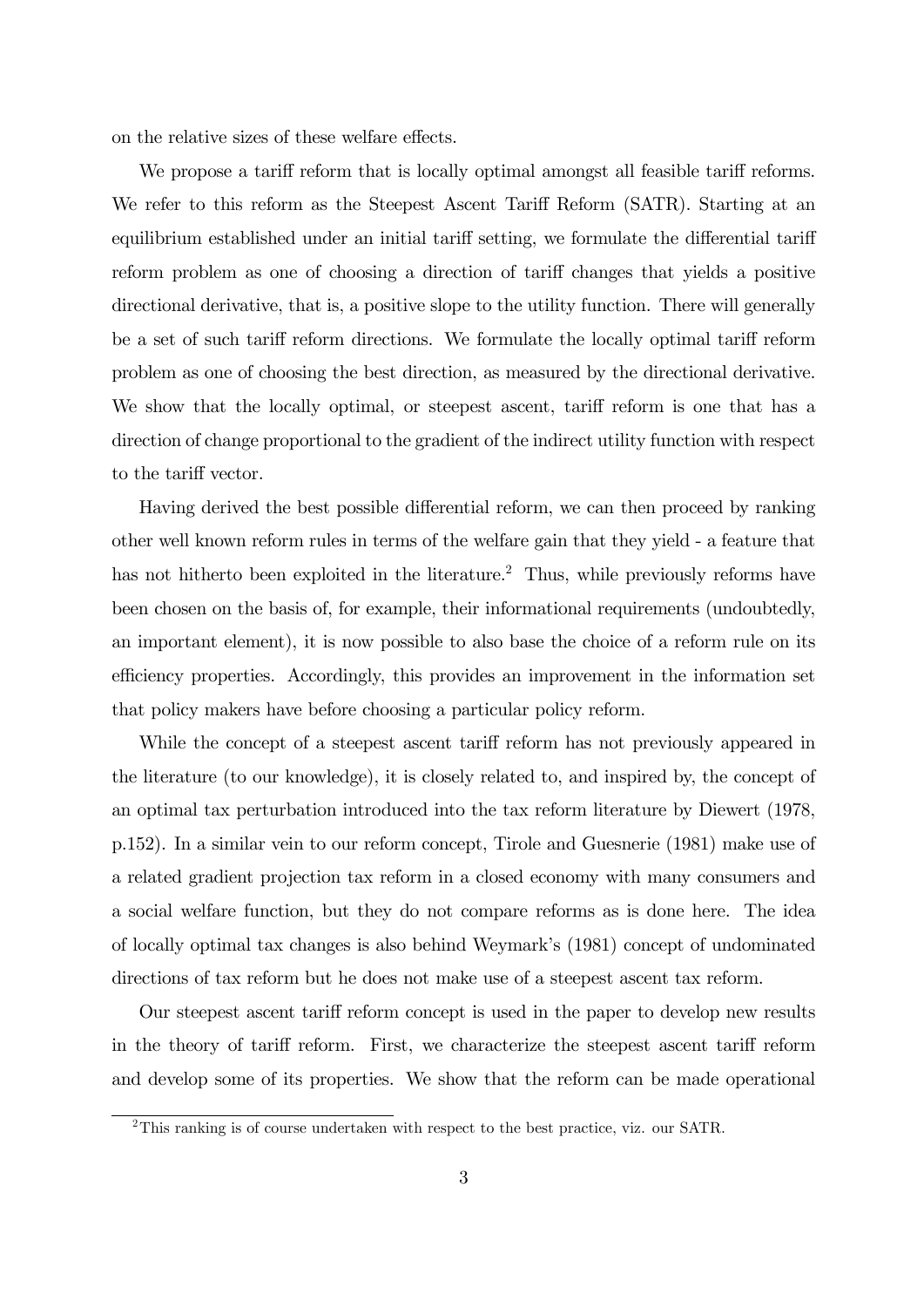provided information is available on the net substitution matrix for the economy at the initial equilibrium as well as the initial tariffs. Increasingly, detailed empirical estimations and computable general equilibrium models are coming available for many countries thus making the concept of practical as well as theoretical interest.

Second, we provide a characterization of the sources of the potential welfare gains in terms of measures of the level and dispersion of initial tariff rates, viz. the generalized average tariff and the generalized variance of tariffs. The greater is the generalized average tariff rate, or the greater is the generalized variance of tariffs, the greater is the potential increase in welfare from tariff reforms. These generalized mean and variance measures of the distortions differ from, but are inspired by, measures of the same name recently proposed by Anderson and Neary (2007).

Third, by comparing the results of applying SATR to the cases where all tariff rates are subject to the reform and where only the tariffs on non-numeraire goods are permitted to be reformed, we establish that the latter involves a welfare loss compared to the former reform. That is, if we restrict attention to differential tariff reforms, it matters a great deal as to whether the tariff reform is applied to the tariff of all goods or only to those of non-numeraire goods. This may appear at first glance to contradict the well-known result that homogeneity considerations allow the equivalent analyses of tariffs on either all or non-numeraire goods, but this is not the case as will be demonstrated below.

Fourth, we undertake a comparison of the proportional, univariate and steepest ascent tariff reforms. We establish several results concerning this comparison. In particular, we characterize the conditions under which the proportional tariff reform and the univariate tariff reform are locally optimal. We also provide a geometric illustration of these reforms and show that the more acute the angle between a reform and the steepest ascent tariff reform, the greater will be its welfare efficiency. In doing this, we develop a new index that measures the welfare effectiveness of any tariff reform. A numerical example provides concrete measures of the relative efficiency of the proportional and univariate reforms in raising welfare.

In our concluding remarks, we provide a discussion on the role of our steepest ascent reform concept in a broader policy context and on potential extensions. In doing so,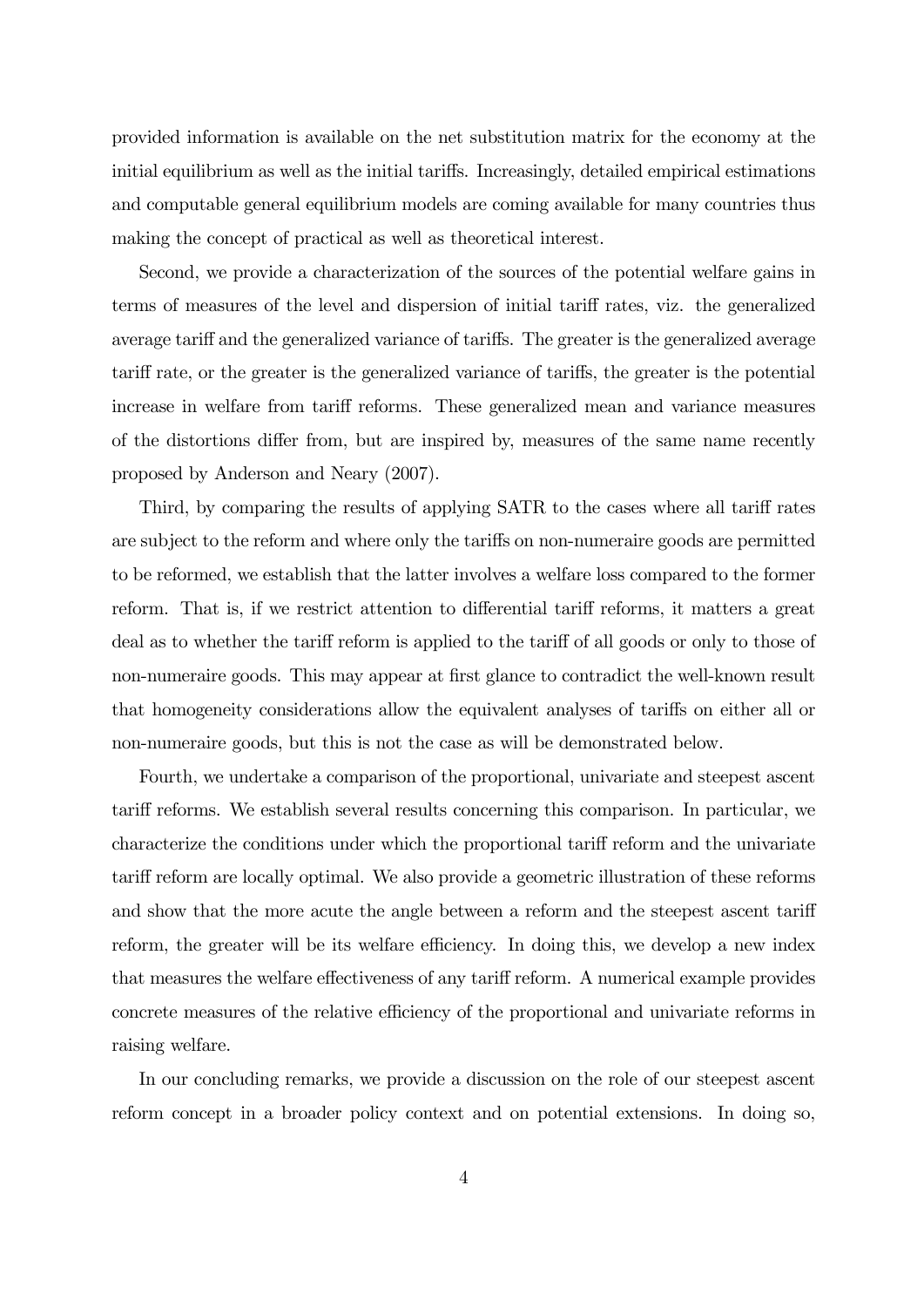we argue that our methodology can be used with any objective function and any policy instruments, and we provide several examples for future work.

## 2 Small Open Economy Tariff Reform

We consider a perfectly competitive general equilibrium model of a small open economy that trades in n internationally tradeable commodities. The model may be expressed as

$$
p'S_{\pi}(\pi, u) = b,\tag{1}
$$

in terms of the world price vector  $p$  ( $p'$  denotes the transpose of a vector), the domestic price vector  $\pi$ , the representative agent's utility level u and the transfers abroad b. The world and domestic price vectors are related by  $\pi = P(t + t)$ , where t is a vector of ad valorem tariff rates,  $\iota$  is the unit vector with all elements equal to unity and  $P = diag(p)$ is a diagonal matrix with the world price vector along the diagonal.3 In this specification,  $S(\pi, u) \equiv E(\pi, u) - G(\pi)$  is the net expenditure function, being the difference between the consumer expenditure function, E, and the producer revenue function, G. Also,  $S_{\pi}(\pi, u) \equiv \nabla_{\pi} S(\pi, u)$  denotes the gradient of the net expenditure function with respect to prices and represents the vector of compensated net import functions. Equation (1) is the country's budget constraint, which requires that the value at world prices,  $p$ , of the net import vector,  $S_{\pi}$ , be equal to the net transfers from abroad, b. If  $b = 0$ , then the budget constraint simply requires that there is a zero balance of trade.

Let  $S_{\pi\pi} \equiv \nabla^2_{\pi} S(\pi, u) = \nabla_{\pi} S_{\pi}(\pi, u)$  be the substitution matrix, measuring the response of compensated net imports to changes in prices, and let  $S_{\pi u} \equiv \nabla_{\pi u} S(\pi, u) = \nabla_u S_{\pi}(\pi, u)$ be a vector of "income" effects, measuring the response of compensated net imports to changes in utility. It is assumed that the Hatta normality condition,  $p'S_{\pi u} > 0$ , holds. It is well known that the substitution matrix,  $S_{\pi\pi}$ , is a symmetric, negative semi-definite matrix satisfying the homogeneity identity that  $\pi' S_{\pi\pi}(\pi, u) \equiv 0$  for all domestic price

 $3$ As is standard convention in the literature, t defines the wedge between domestic and world prices. If a good i is imported and  $t_i > 0$  then it represents an import duty, but if  $t_i < 0$  then it represents an import subsidy. Similarly, if a good i is exported and  $t_i > 0$  then it represents an export subsidy, but if  $t_i < 0$  then it represents an export tax. For simplicity, we nevertheless refer to t as a 'tariff' vector.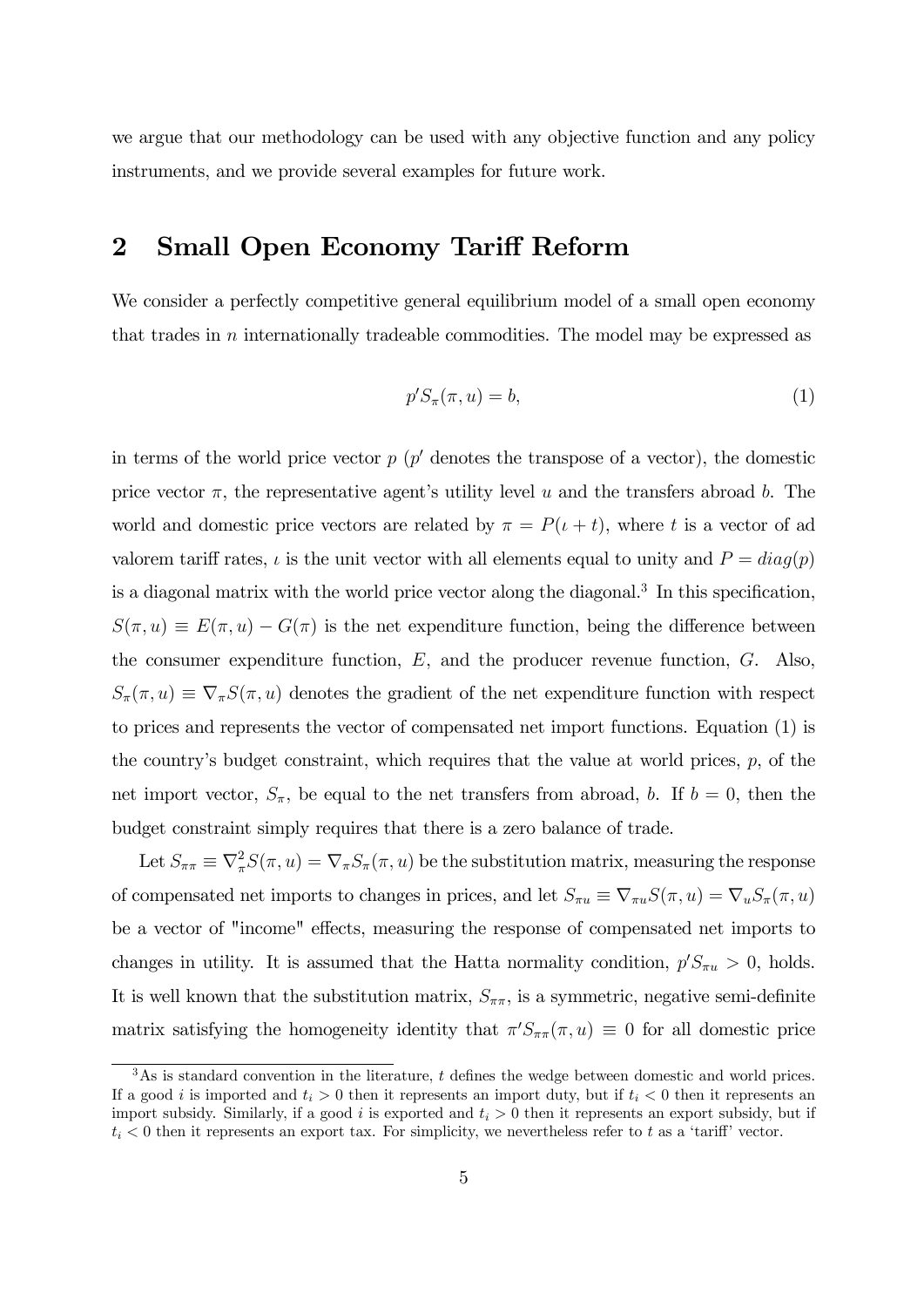vectors,  $\pi$ .

The budget constraint  $(1)$  may be solved for utility, u, as a function of the world price vector, p, and the tariff vector, t. This yields the indirect utility function  $U(t; p)$ , which may be written more simply as  $U(t)$  since the world price vector is assumed to remain fixed and so may be subsumed.

### 2.1 Steepest Ascent Tariff Reforms

We consider piecemeal reforms of tariffs. However, rather than simply consider all such reforms or some special cases, we wish to characterize piecemeal reforms that are locally optimal. That is, we want to find the direction vector,  $\delta$ , that maximizes the differential change in utility. Such a direction of reform is then said to be locally optimal.

Suppose that the initial tariff vector is  $t^0$ . The gradient of the indirect utility function at this initial point is  $\nabla U(t^0)$  and the directional derivative (in direction  $\delta$ ) at this initial point is expressed as  $D(t^0, \delta) = \nabla U(t^0) \delta^{4}$ . This directional derivative indicates the slope of the indirect utility function in the direction  $\delta$ . Specifically, if the differential of the tariff vector is expressed as  $dt = \delta d\alpha$ , where  $\alpha$  is the distance in direction  $\delta$ , the differential change in utility is  $dU(t^0)/d\alpha = \nabla U(t^0)' \delta = D(t^0, \delta)$ .

We wish to find a direction that maximizes the slope of the indirect utility function, since this is the direction of a differential (piecemeal) tariff reform that yields the greatest improvement in utility; reforms of tariffs in all other directions will yield lower increases (or decreases) in utility. The locally optimal tariff reform problem may be expressed formally as

$$
\max_{\delta} \left\{ \nabla U(t^0)' \delta \right\},\tag{2}
$$

$$
D_{\delta}f(x^{0}) \equiv \lim_{h \to 0} \frac{f(x^{0} + h\delta) - f(x^{0})}{h},
$$

<sup>&</sup>lt;sup>4</sup>Let f be a numerical function defined on an open set X in  $R^n$  and let  $x \in X$ . Let  $\delta \in R^n$ . The directional derivative of f at  $x^0$  in direction  $\delta$  is

when the limit exists. See, for example, Apostol (1957, 104-105). By convention, the direction vector is assumed to have unit length ( $\|\delta\| = 1$ ) thus yielding the expression  $D_{\delta} f(x^0) = \nabla f(x^0)' \delta$  in terms of the gradient vector  $\nabla f(x^0)$ .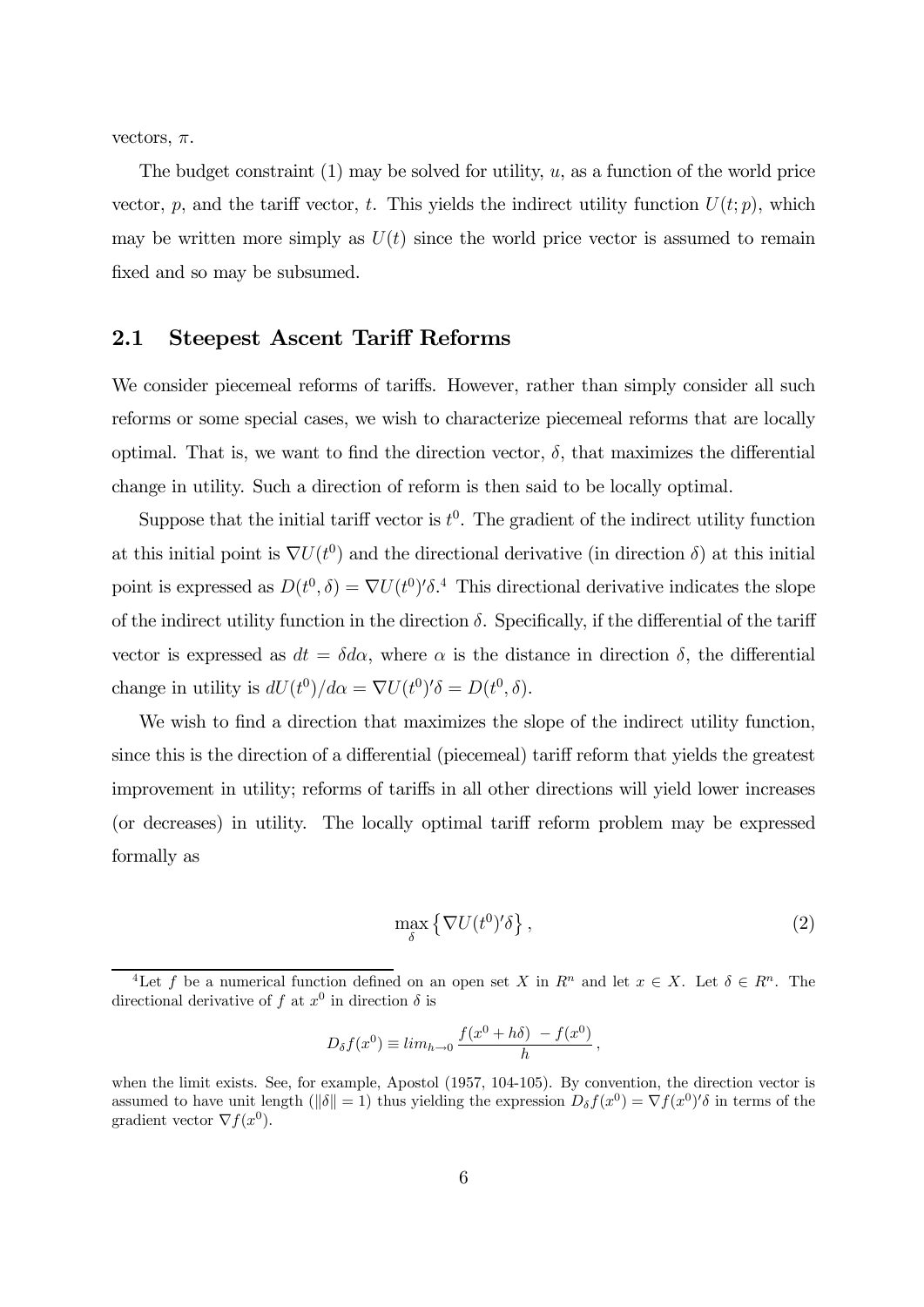which is to choose a direction of tariff reform that maximizes the value of the directional derivative  $D(t^0, \delta) = \nabla U(t^0)'\delta$ . Accordingly, we define the solution for  $\delta$  to the problem defined by (2) as the *steepest ascent tariff reform (SATR) direction*. The solution for  $\delta$  is given by

$$
\delta^S = \theta \nabla U(t^0), \quad \theta = \left\| \nabla U(t^0) \right\|^{-1} > 0,\tag{3}
$$

where  $\nabla U(t^0)$  is the gradient vector, whose elements are the partial derivatives  $\partial U(t^0)/\partial t_i$ ,  $i = 1, 2, ..., n$ , and  $\theta$  is the Euclidean length of the gradient vector.<sup>5</sup>

In the present context, it can be shown that the gradient of the indirect utility function with respect to the vector of ad valorem tariffs,  $t$ , is

$$
\nabla U(t^0) = P'S_{\pi\pi}(\pi^0, u^0) P t^0 / p'S_{\pi u}(\pi^0, u^0), \tag{4}
$$

recalling that  $P$  is a matrix with the world price vector along the diagonal, and where  $\pi^0 = P(\iota + t^0)$  is the domestic price vector and  $u^0$  is the utility level at the initial tariff vector  $t^{0.6}$  This expression for the gradient vector may be more compactly written as

$$
\nabla U(t^0) = \mathcal{S}t^0/H,\tag{5}
$$

where  $H \equiv p' S_{\pi u}(\pi^0, u^0) > 0$  is the Hatta normality term and  $S \equiv P' S_{\pi\pi}(\pi^0, u^0) P$  is the 'normalized' substitution matrix at the initial equilibrium. This normalized substitution matrix is negative semi-definite and satisfies the homogeneity condition  $\mathcal{S}P^{-1}\pi^0 \equiv 0$ , both properties being inherited from the substitution matrix  $S_{\pi\pi}$ .

Accordingly, we can use this result to obtain the steepest ascent tariff reform as in the following proposition.

<sup>&</sup>lt;sup>5</sup>The steepest ascent algorithm for the maximization of a function provides the motivation for our locally optimal tariff reform problem. For a description and properties of the steepest ascent algorithm see, for example, Luenberger (1984, 214-220), Press et al. (1986, ch. 10) and Bhatti (2000, ch. 5).

<sup>&</sup>lt;sup>6</sup>To obtain this result, totally differentiate (1) to get  $p'S_{\pi u}(\pi^0, u^0)du + p'S_{\pi\pi}(\pi^0, u^0)d\pi = 0$ . Because the net expenditure function is homogeneous of degree zero in domestic prices, it follows that the substitution matrix  $S_{\pi\pi}$  must obey the identity  $\pi' S_{\pi\pi}(\pi, u^0) \equiv 0$  for all domestic price vectors  $\pi$ . Noting that  $\pi^0 = P(\iota + t^0)$ , this identity may be expressed as  $p' S_{\pi\pi}(\pi, u^0) + t^0 P' S_{\pi\pi}(\pi, u^0) \equiv 0$ . The above total derivative may then be written as  $p'S_{\pi u}(\pi^0, u^0)du - t^0 P'S_{\pi \pi}(\pi^0, u^0)P dt = 0$ . Thus, we obtain the effect of a change in tariffs upon utility as  $du = t^{0}P'S_{\pi\pi}(\pi^0, u^0)Pdt/p'S_{\pi u}(\pi^0, u^0)$ . This provides the formula for the gradient of the indirect utility function with respect to the tariff vector as expressed in the text.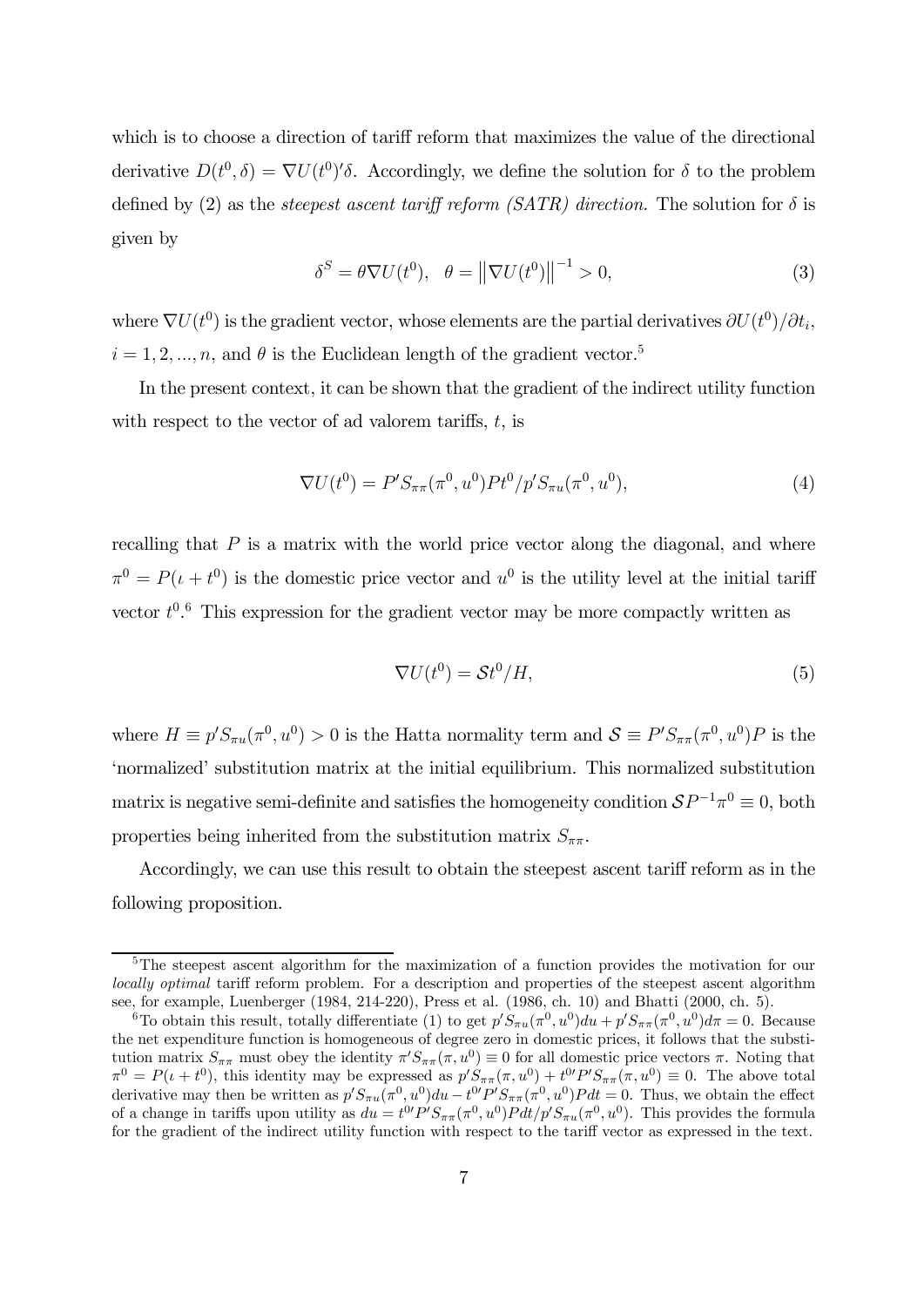**Proposition 1** The steepest ascent tariff reform is given by  $dt = \delta^S d\alpha, d\alpha > 0$ , where

$$
\delta^S = \lambda \mathcal{S}t^0, \quad \lambda = \left\| \mathcal{S}t^0 \right\|^{-1},\tag{6}
$$

and the steepest ascent slope (directional derivative) of the utility function is  $D(t^0, \delta^S)$  =  $H^{-1}$  ||St<sup>0</sup>||, where  $H \equiv p'S_{\pi u}(\pi^0, u^0) > 0$  is the Hatta normality term.

According to this proposition, the locally optimal tariff reform requires the direction vector to be proportional to the vector  $St^0$ . This vector depends upon the initial tariff vector,  $t^0$ , and the 'normalized' substitution matrix,  $S$ , evaluated at the initial equilibrium. Thus, local information about the substitution possibilities amongst all goods in the economy is required.

The proposition also shows that the directional derivative (slope of the utility function) in the locally optimal direction is positive provided that  $\|\mathcal{S}t^0\| > 0$ , which is the case if  $St^0 \neq 0$ <sup>7</sup> Clearly, the increase in utility will be zero if, and only if,  $St^0 = 0$ , which means that there are no tariff distortions. In general, the condition  $St^0 = 0$  requires a special configuration of tariff rates and substitution terms.<sup>8</sup>

Turunen-Red and Woodland (2001) define the vector  $d \equiv S_{\pi\pi}(\pi^0, u^0) P t^0$  as a "local measure of tariff distortion", each element measuring the distortion for each good. Accordingly, we see that the steepest ascent tariff reform may be expressed in terms of this distortion vector as  $\delta^S = \lambda P' S_{\pi\pi}(\pi^0, u^0) P t^0 = \lambda P' d$ . Thus, the optimal direction vector of tariff reform has the same sign structure as the tariff distortion vector, as defined by Turunen-Red and Woodland.

The interpretation of the steepest ascent tariff reform may be assisted by reference to Figures 1 and 2. Figure 1 shows iso-utility contours in tariff space with just two

<sup>&</sup>lt;sup>7</sup>In general, this is given by  $dU^S/d\alpha = D(t^0, \delta^S) = \nabla U(t^0)'\delta^S = \theta \nabla U(t^0)' \nabla U(t^0) > 0$ , where the inequality follows because the inner product of any vector with itself is positive (unless the vector is the null vector), being the sum of squares of its elements. This inequality establishes that the steepest ascent tariff reform always raises welfare, irrespective of the initial tariff vector or the nature of the economy, provided that the gradient of the utility function does not vanish.

<sup>&</sup>lt;sup>8</sup>There are no distortions if  $t^0 = 0$ , of course, but this is not a necessary requirement. For example, there will be no distortions if there are non-zero tariffs but the substitution matrix vanishes  $(S = 0)$ . This is the case if equilibrium occurs where the production possibilities frontier and the indifference curve have a "corner". As another example, if the tariff vector is uniform in the sense that  $t^0 = \kappa \iota$ , where  $\iota$  is a vector of ones, then it is readily shown that  $St^0 = 0$ .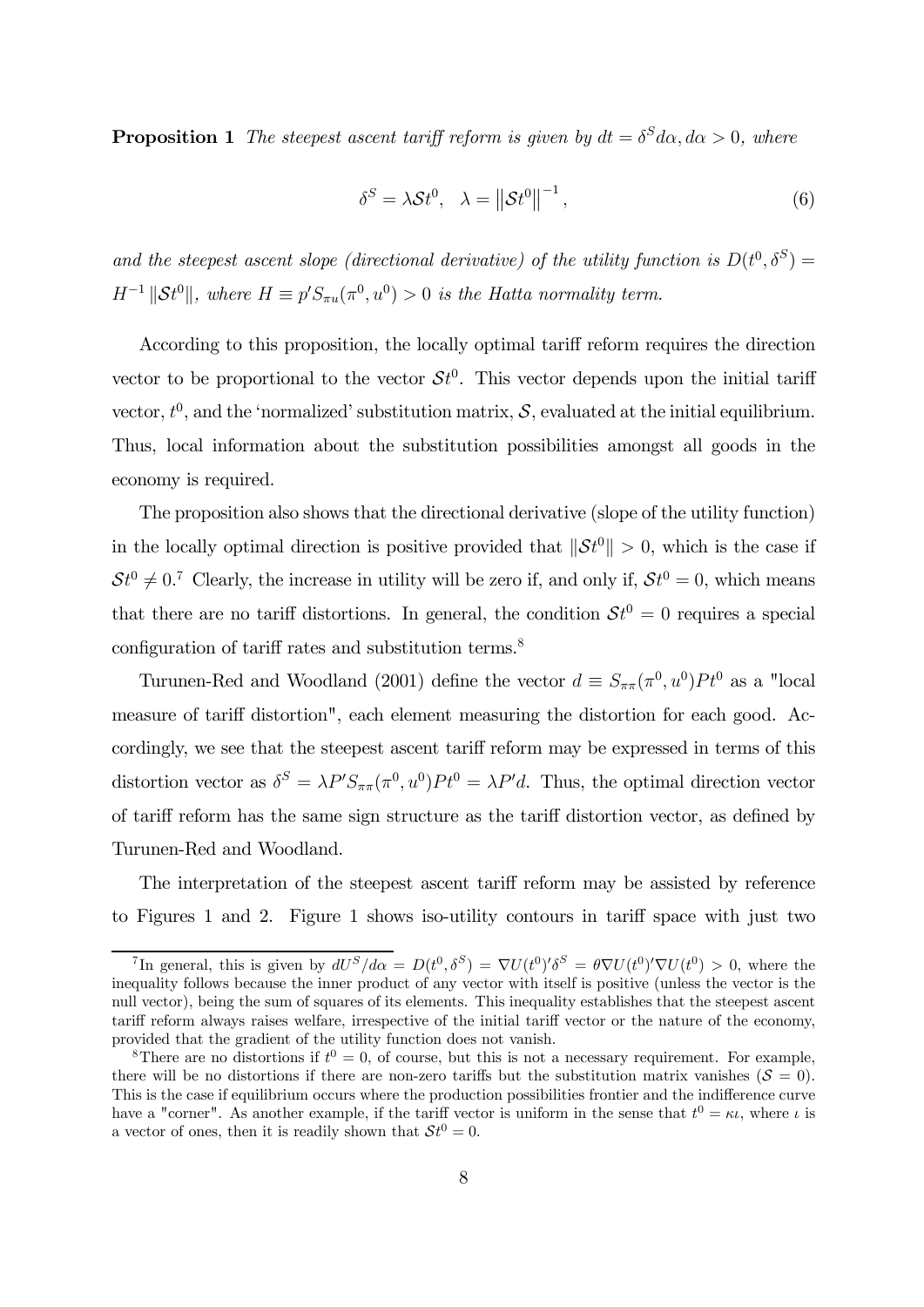commodities. These indifference curves are rays emanating from the point  $-\iota = (-1, -1)$ <sup>'</sup> due to the fact that the net expenditure function is homogeneous of degree one and, hence, the indirect utility function is homogeneous of degree zero, in domestic prices,  $\pi = P(t+t)$ , and in tariff factors,  $(\iota + t)$ . Point A is the highest utility point corresponding to free trade (with the domestic price vector equalling the world price vector,  $p$ ), but all points (such as  $C$ ) along the ray through A have the same utility since they all imply the same relative domestic prices. Point B denotes the initial tariff vector  $t^0$ , which involves an import tariff on good 1 and free trade in good 2. The tangent to the indifference curve passing through point  $B$  is the indifference curve itself and orthogonal (at right angle) to the tangent is the gradient vector,  $\nabla U(t^0)$ , as depicted. This gradient vector indicates the direction of steepest ascent at the point  $B$ , and so is the direction of the steepest ascent tariff reform. This reform requires a decrease in the tariff rate on good 1 but an increase in the tariff rate on good 2 (which is initially zero). If good 1 is imported and good 2 exported, this means that the import tariff on good 1 is increased while an export subsidy is imposed on good 2. This reform achieves the greatest slope (directional derivative) of the utility function of any direction of tariff reform and, hence, the greatest differential increase in utility.

#### Figures 1 and 2: (about here)

Figure 2 illustrates the steepest ascent tariff reform for an economy with three traded goods. To facilitate this illustration in two dimensions, we assume that the tariff rate for good 1 is zero and show a slice of the indifference curve map at  $t_1 = 0$  in  $\tau = (t_2, t_3)'$ space. Point  $A$  is the highest utility point corresponding to free trade. Point  $B$  denotes the initial tariff vector for goods 2 and 3,  $\tau^0 = (t_2^0, t_3^0)'$ . The tangent to the indifference curve passing through point  $B$  is depicted in the figure, as is the portion of the gradient vector corresponding to goods 2 and 3, denoted  $\nabla_{\tau}U(t^0)$ , which is orthogonal to the tangent of the indifference curve at point  $B$ . As in the previous figure, this vector indicates the direction of steepest ascent at the point B. This is the direction of the steepest ascent tariff reform for goods 2 and 3. If goods 2 and 3 are both imported, this reform requires a reduction in the tariff on good 3 but an increase in the tariff on good 2.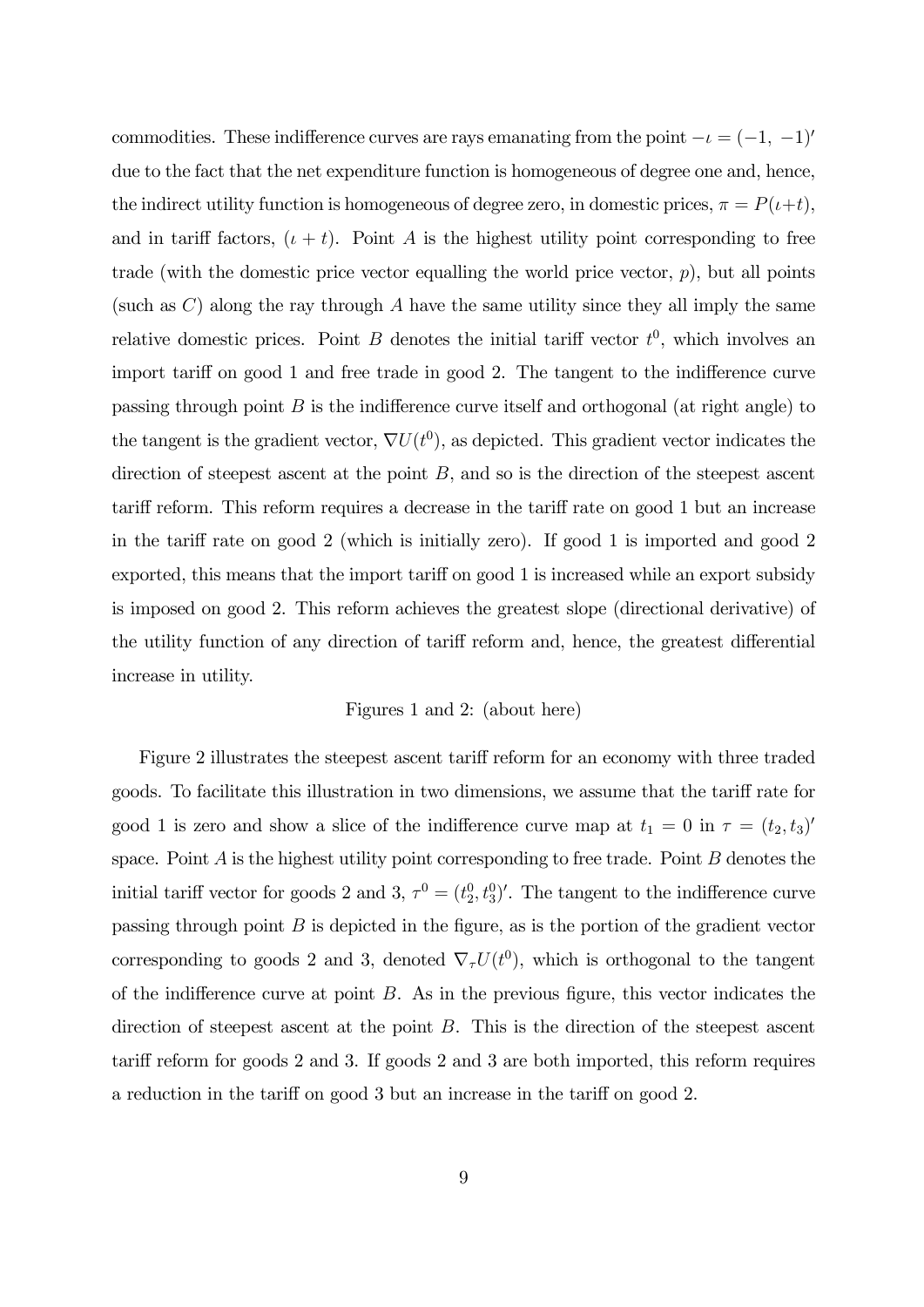#### 2.2 Properties of Steepest Ascent Tariff Reforms

The steepest ascent tariff reforms have several interesting and useful features that we now record and discuss.

The first property is not obvious and has important implications for locally optimal tariff reforms.

**Corollary 1.1** The steepest ascent (locally optimal) tariff reform on all goods,  $\delta^S$ , satisfies the condition  $\pi^{0}P^{-1}\delta^{S}=0$  and therefore has both positive and negative elements. Proof. Pre-multiply the steepest ascent tariff reform by the inverse of the world price matrix and then by the domestic price vector to get

$$
\pi^{0}P^{-1}\delta^{S} = \lambda \pi^{0}P^{-1}PS_{\pi\pi}(\pi^{0}, u^{0})Pt^{0} = \lambda \pi^{0}S_{\pi\pi}(\pi^{0}, u^{0})Pt^{0} = 0,
$$

since  $\pi^{0}S_{\pi\pi}(\pi^0, u^0) = 0$  from the homogeneity properties of the net expenditure function. Since  $\pi^0 P^{-1}$  (the vector of ratios of domestic to world prices) is positive, by the assumption of positive prices, it is clear that  $\delta^S$  has to have both positive and negative elements.

According to this corollary to Proposition 1, locally optimal reforms require that the tariff rate on at least one product be increased along with a reduction in the tariff on at least one other product.9 Of course, as usual, we have to be careful here in the interpretation of the corollary as the 'tariff' is really a trade tax - a tariff on an imported good, but a subsidy on an exported good.

In the case illustrated in Figure 1, if good 1 is imported and good 2 is exported the steepest ascent tariff reform requires a decrease on the duty on the imports of good 1  $(\delta_1 < 0)$  and the introduction of a subsidy on the exports of good 2  $(\delta_2 > 0)$ . In more general situations with more than two goods, the steepest ascent tariff reform may well require that some import duties increase. This is, of course, entirely possible as a result of the well-known theorem of the second best; welfare improvements may require some tax rates to rise.

Second, it is evident from the expression for the steepest ascent tariff reform that the

 $9$ The proposition does not apply to the case where the tariff reform is restricted to non-numeraire goods, which is dealt with further below.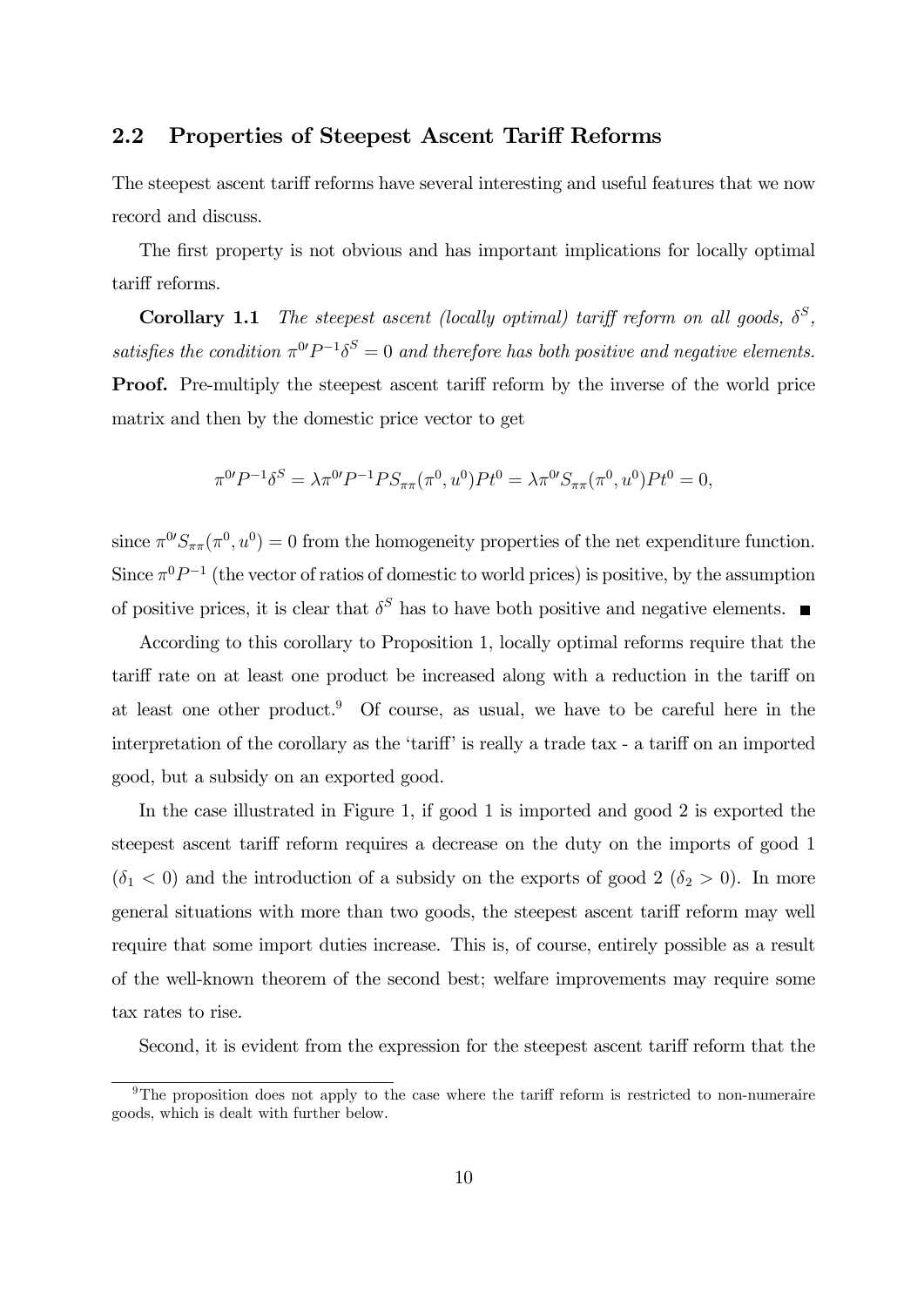sign structure of  $\delta^S$  depends upon the initial tariff vector,  $t^0$ , and the initial substitution matrix,  $S_{\pi\pi}(\pi^0, u^0)$ , and upon how these combine. To get some understanding of this relationship, we write out the elements of  $\delta^S$  in component form and express them in a form that lends itself to interpretation. Specifically, we examine the steepest ascent direction of reform to determine situations when a tariff on a good will be reduced and situations when the tariff will be raised.

The locally optimal direction for tariff reform may be expressed as follows. In this expression, the reform for product  $i$  is written as:

$$
\delta_i^S = \lambda p_i \sum_{j=1}^n S_{ij}(\pi^0, u^0) p_j t_j^0, \quad \lambda > 0,
$$
  
=  $-\lambda p_i \sum_{j \neq i}^n S_{ij}(\pi^0, u^0) (\sigma_i^0 - \sigma_j^0) \pi_j^0, \qquad i = 1, 2, ..., n.$  (7)

This expression gives an indication of how the locally optimal direction of tariff change relates to the (cross-product) substitution terms  $S_{ij}$  and the ad valorem (with domestic price bases) tariff rates  $\sigma_j^0 \equiv p_j t_j^0 / \pi_j^0$ .

In general, expression  $(7)$  indicates the requirements for a locally optimal reform to involve an increase  $(\delta_i^S > 0)$  or a decrease  $(\delta_i^S < 0)$  in the tariff rate on a good *i*. The higher is the tariff on good i relative to other tariff rates and the more substitutable good  $i$  is with other goods, the more likely it is that a locally optimal tariff reform involves a reduction in the tariff on good i. Conversely, if good i is complementary with a good j  $(S_{ij} < 0)$  and it has a lower tariff than j then that combination contributes to a reduction in the tariff rate on good i. That is about as much that  $(7)$  allows us to say in general.

However, more precise statements may be made if we are prepared to make assumptions about the initial tariffs and the sign structure of the initial substitution matrix. To illustrate this point and to thereby get a better understanding of this expression, consider a concertina commodity. We say that good *i* is a *concertina commodity* if (a)  $\sigma_i^0 - \sigma_j^0 > 0$ for all  $j \neq i$  and (b)  $S_{ij}(\pi^0, u^0) > 0$  for all  $j \neq i$ . Thus, good i is a concertina commodity if it has the highest ad valorem tariff rate and it is a net substitute for all other goods. Under this definition, we see that the right hand side of (7) is negative. Thus, the locally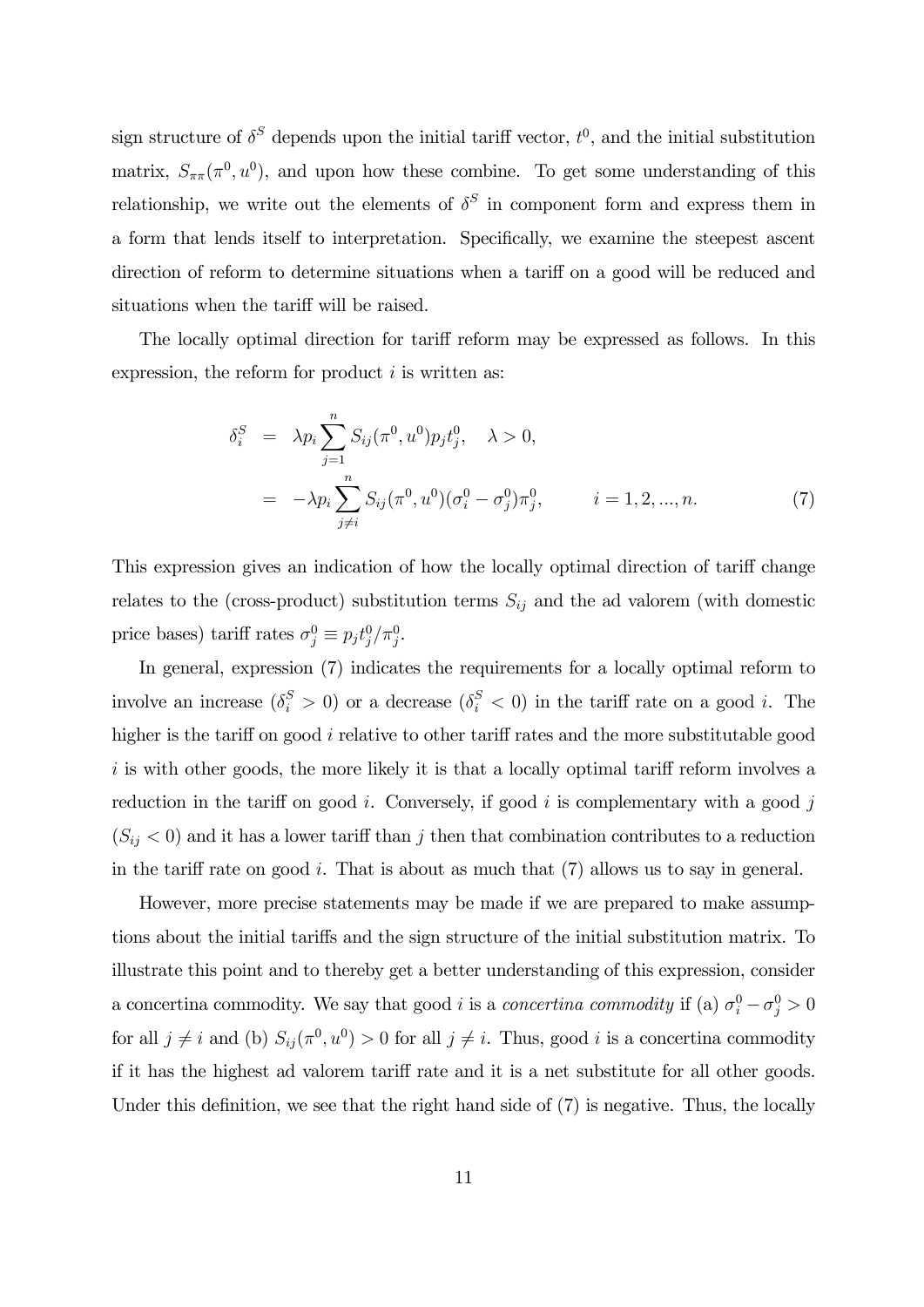optimal tariff reform involves a reduction in the tariff rate on a concertina good. Accordingly, we get a very precise result from  $(7)$  if good i has concertina good properties: if a concertina good exists, the steepest ascent reform demands that its tariff be reduced as part of the reform.10

Corollary 1.2 If a concertina good exists, the steepest ascent reform demands that its tariff be reduced as part of the reform.

Of course, there can be at most a single concertina good (excluding the case where there are several goods with the same highest ad valorem tariff rates) so there always remains the issue of whether the tariffs on the non-concertina goods rise or fall as part of the steepest ascent reform. As a final observation, it is important to distinguish Corollary 1.2 from the well-known concertina theorem. This theorem states that a unilateral reduction of the tariff on a concertina commodity (as defined above) is guaranteed to raise welfare. By contrast, our steepest ascent tariff reform involves the reform of all tariffs. What the above corollary establishes is that, as part of that reform, the tariff on a concertina good is to be reduced.

## 2.3 Sources of Potential Welfare Gains

It was shown above that the steepest ascent tariff reform is welfare improving and is locally optimal in that it provides the highest level of welfare increase of any tariff reform. Here we show that the increase in welfare may be expressed in terms of two "sufficient statistics" that fully describe the distortions in the tariff structure. We call these the generalized mean and generalized variance, but it must be emphasized that these are different from (but inspired by) the concepts of the same name introduced by Anderson and Neary (2007).

To simplify notation, let t be the initial tariff vector (without the 0 superscript). Thus, the welfare change arising from the steepest ascent tariff reform applied to all goods may

<sup>&</sup>lt;sup>10</sup>On the other hand, if good i satisfies property (b) but has the *lowest* ad valorem tariff rate (the opposite of property (a)), then the right hand side of (7) is positive and so the tariff rate on such a good is to be raised. Again, we get a precise result.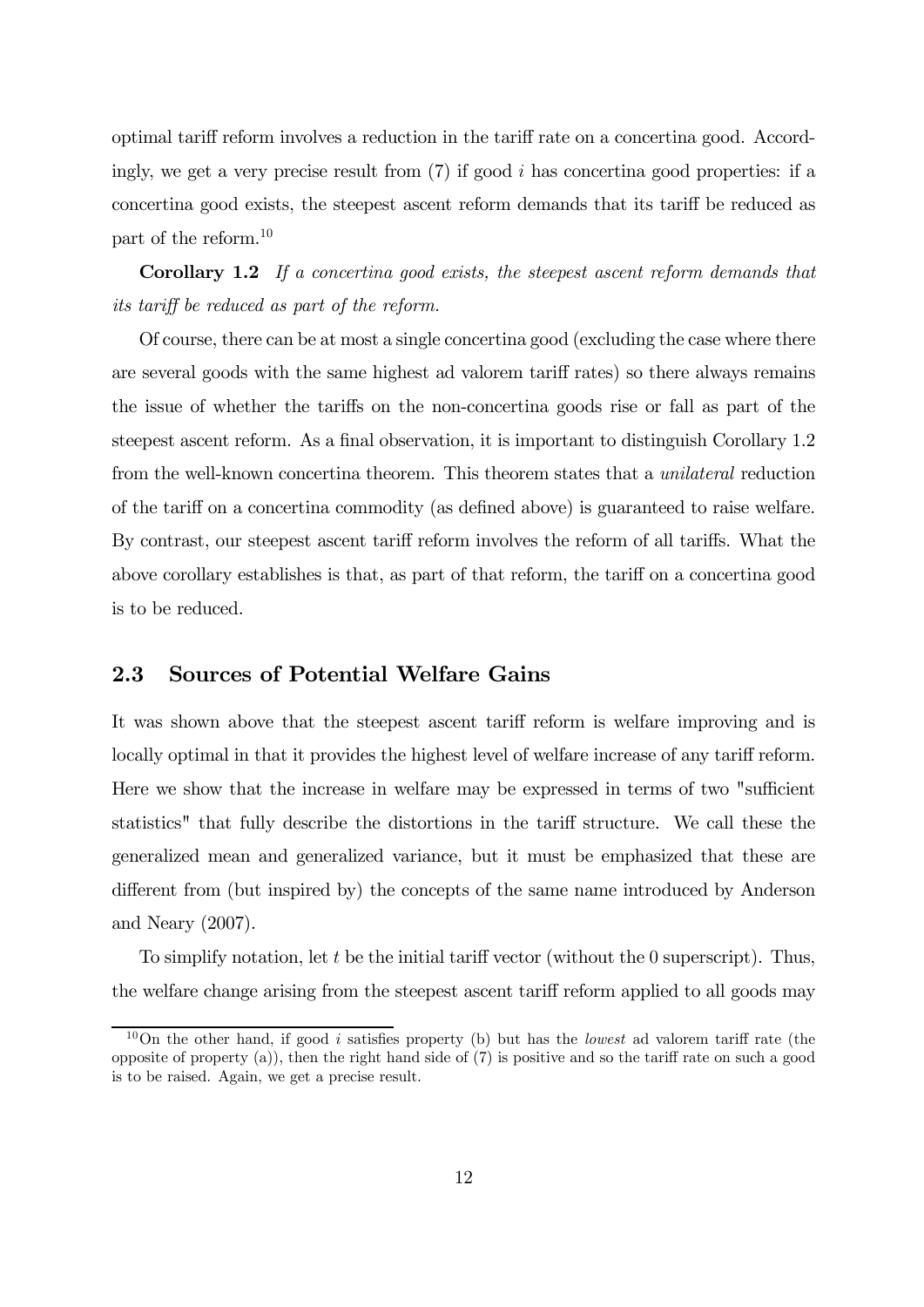be expressed as

$$
\eta du^S / d\alpha = t' \mathcal{S}' \mathcal{S} t. \tag{8}
$$

where  $\eta = H \|\mathcal{S}t\|$  is a positive scalar. This expression may be rewritten in terms of new concepts describing the level and dispersion of the initial tariff rates, namely the generalized mean tariff rates and the generalized variances and covariances of the tariff rates, as demonstrated in the following proposition.

**Proposition 2** The change in utility for the steepest ascent tariff reform may be expressed as

$$
\eta du^S / d\alpha = t' \mathcal{S}' \mathcal{S} t = V + s\overline{t}^2,\tag{9}
$$

where  $\eta = H \|\mathcal{S}t\| > 0$ ,  $s \equiv \iota' \mathcal{S}' \mathcal{S} \iota$ ,  $\overline{t} \equiv \iota' \mathcal{S}' \mathcal{S} t/s$  and  $V \equiv (t - \iota \overline{t})' \mathcal{S}' \mathcal{S} (t - \iota \overline{t})$ .

**Proof.** Consider any scalar  $\bar{t}$  and let  $\iota$  be a vector of ones. Write the change in utility as  $\eta du^S/d\alpha = t' S' S t = (t - \iota \overline{t} + \iota \overline{t})' S' S (t - \iota \overline{t} + \iota \overline{t}) = (t - \iota \overline{t})' S' S (t - \iota \overline{t}) + \overline{t}^2 \iota' S' S \iota + 2 (t - \iota \overline{t})' S' S \iota \overline{t}.$ Defining  $V \equiv (t - \iota \bar{t})' S' S(t - \iota \bar{t})$ , the first term in the previous expression for the welfare gain is V. Defining  $s \equiv \iota' S' \mathcal{S} \iota$ , the second term becomes  $s\bar{t}^2$ . Finally, the third term becomes zero if we define  $\bar{t}$  as  $\bar{t} \equiv \iota' \mathcal{S}' \mathcal{S} t/s$ .

In this expression,  $\bar{t}$  is defined as the *generalized mean tariff rate*. If  $S'S$  were to be the identity matrix, then  $\bar{t}$  would coincide exactly with the arithmetic mean of the tariff rates. The transformation of the tariff rates by the matrix  $S'S$  leads to the use of the qualifier "generalized" in the name of  $\bar{t}$ . In a similar fashion, we denote V to be the *generalized* variance of the tariff structure. V would be the conventional variance of the tariff rates if  $S'S$  had been the identity matrix. The generalized variance will generally be positive unless all tariff rates are equal, in which case it becomes zero. Clearly, therefore,  $\bar{t}$  and V respectively measure the level and the dispersion of the tariff rates.

Proposition 2 is useful in that it provides a description of the sources of welfare gain from the steepest ascent tariff reform expressed in terms of the level and dispersion of the initial tariff rates. This formula has several interesting features and properties. First, both the mean and variance enter the formula positively, implying that the welfare gain is higher the greater is the generalized mean and the greater is the generalized variance.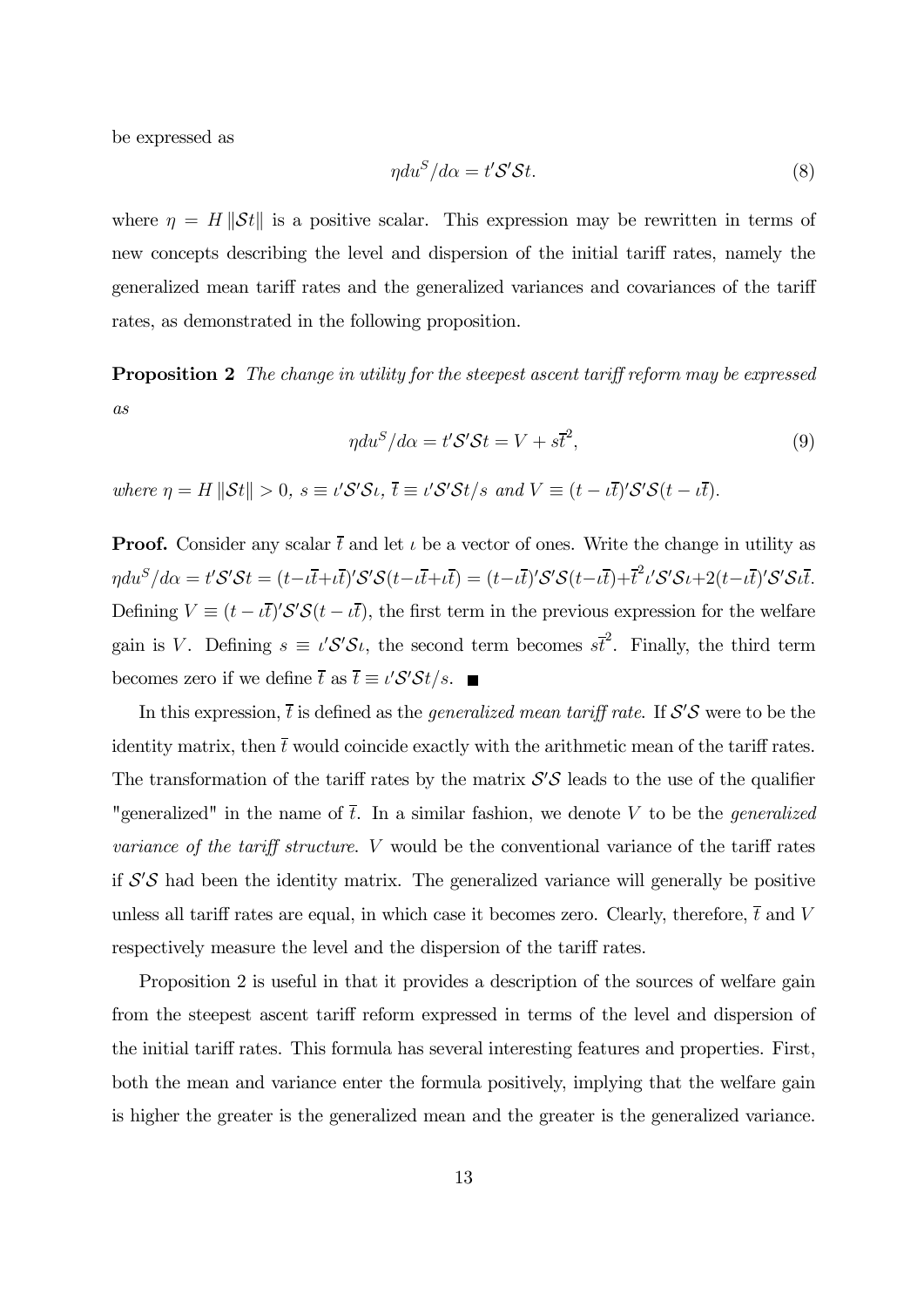Second, this implies that the welfare gain from a steepest ascent tariff reform is greater the higher is the overall level of tariffs as measured by the generalized mean,  $\bar{t}$ . This makes sense, since large distortions suggest that tariff reform will be very effective. Third, it also implies that the welfare gain is greater the greater is the overall dispersion of the tariff rates, as measured by the generalized variance,  $V$ . This indicates that it is not just levels, but dispersion of tariff rates that characterize distortions.

Fourth, the generalized mean and variance measure different aspects of the tariff distortion. The generalized mean tariff rate measures the distortion due to the level of the tariff structure. In the special case where all tariffs equal the scalar  $\beta$  ( $t = \beta \iota$ ), it is readily shown that  $\bar{t} = \beta$ ,  $s = 0$  and  $V = 0$ . Thus, as expected, the generalized mean tariff rate coincides with the uniform rate on every good,  $\beta$ . Because  $s = 0$  and  $V = 0$ , the formula in (9) shows a zero welfare gain. This reflects the well-known observation that an equilibrium with no distortions in the tariff structure (uniform tariffs on all goods imply that relative domestic and world prices are the same) is equivalent to free trade. Accordingly, the best (steepest ascent) tariff reform is no reform and no welfare gain is possible. When the tariff rates are not all equal,  $s$  and  $V$  will be non-zero. In this case, even if the mean tariff rate were zero, there would still be a distortion captured by the generalized variance being positive due to a dispersion of the tariff rates around the mean. In general, both  $\bar{t}$  and V will be non-zero, each capturing (exhaustively) different aspects of the distortions created by the tariff structure.<sup>11</sup>

### 2.4 Reforms Restricted to Non-Numeraire Goods

It is customary in the literature on tariff analysis to choose the first good as the numeraire (with unit price) and to assume that its tariff is zero and remains such in the tariff reform process. In this sub-section, we consider the steepest ascent tariff reform applied to only the tariffs on non-numeraire goods and demonstrate that the resulting welfare gain is less

<sup>&</sup>lt;sup>11</sup>Below, we consider tariff reforms restricted to tariffs on non-numeraire goods. An analogous decomposition of the welfare gain from the steepest ascent reform of this restricted set of tariffs may be readily obtained and interpreted. This decomposition, expressed in terms of the generalized mean and generalized variance for non-numeraire tariffs, is derived in the Appendix for the case of a zero tariff on the numeraire good.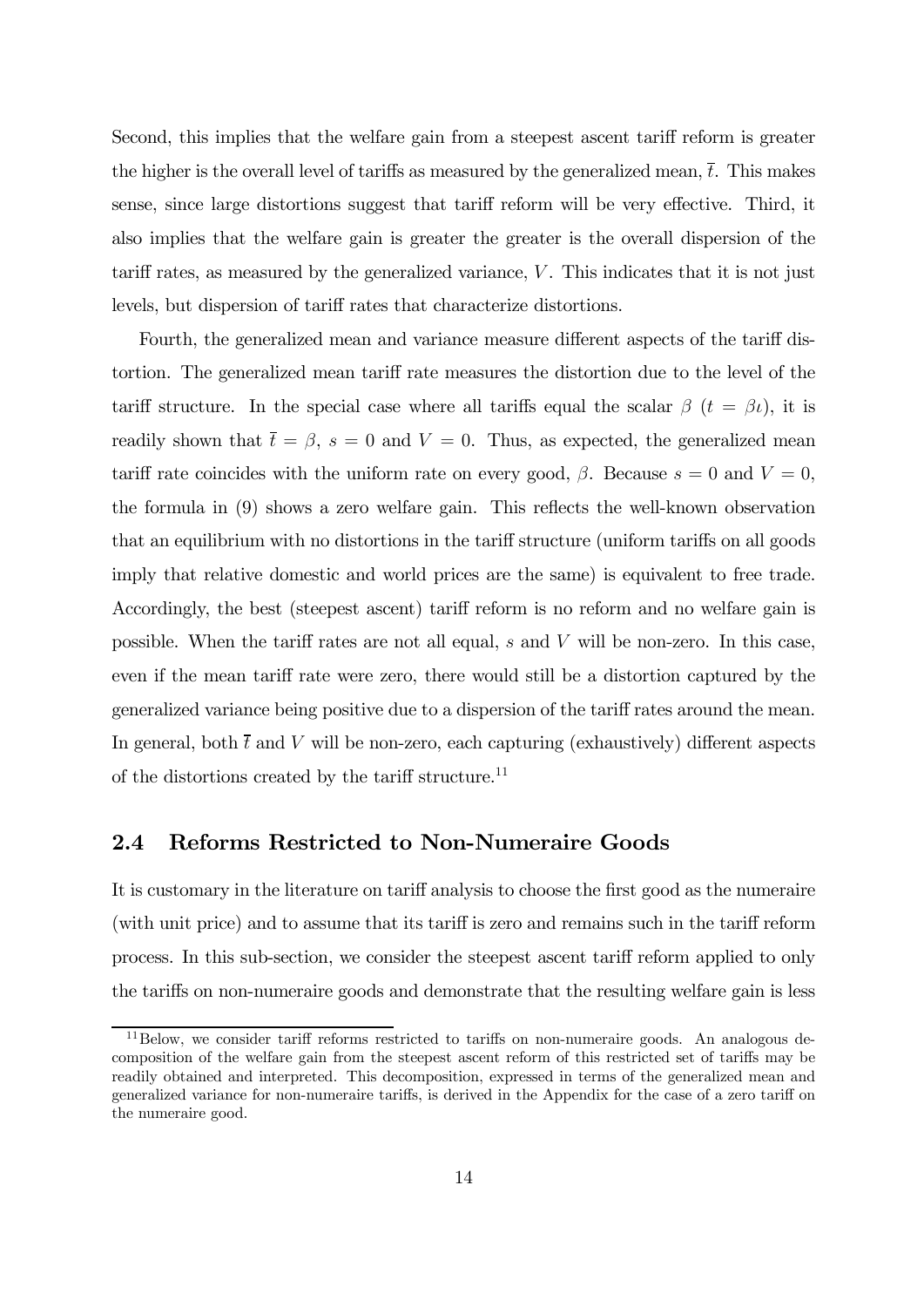than can be achieved by reforming all tariffs.

To develop these results, we choose good 1 as the numeraire whose tariff is set at zero and therefore decompose the domestic price, world price and tariff vectors as  $\pi$ <sup>'</sup>  $(1 \rho')$ ,  $p' = (1 \ q')$  and  $t' = (0 \ \tau')$ . Thus, q denotes the world price vector for nonnumeraire goods,  $\rho$  denotes the domestic price vector for non-numeraire goods and  $\tau$ denotes the vector of tariffs on non-numeraire goods. The substitution matrix may be similarly decomposed. To simplify notation, we write  $\Sigma$  as the block of the 'normalized' substitution matrix at the equilibrium,  $S \equiv P' S_{\pi\pi}(\pi^0, u^0) P$ , corresponding to the nonnumeraire goods. That is,

$$
\mathcal{S} = \left[ \begin{array}{cc} \mathcal{S}_{11} & \mathcal{S}_{1}. \\ \mathcal{S}_{\cdot 1} & \Sigma \equiv \mathcal{S}_{\cdot \cdot} \end{array} \right].
$$

It is evident from the previous discussion of the steepest ascent reform concept that the steepest ascent reform of the tariffs on non-numeraire goods requires us to only use the gradient vector without the first element. Thus, the steepest ascent direction for nonnumeraire goods and the corresponding directional derivative may be expressed as in the following proposition.

Proposition 3 The steepest ascent tariff reform on non-numeraire goods alone is given by  $d\tau^0 = \delta^N A \alpha, d\alpha > 0$ , where

$$
\delta^N = \lambda^N \Sigma \tau^0, \quad \lambda^N = \left\| \Sigma \tau^0 \right\|^{-1},\tag{10}
$$

and the corresponding steepest ascent slope of the utility function is  $D(t^0, \delta^N) = H^{-1} \|\Sigma \tau^0\|$ , where  $H \equiv p' S_{\pi u}(\pi^0, u^0) > 0$  is the Hatta normality term and the full direction vector is  $\delta^{N\prime}=(0, \delta^{N\prime}_\cdot).$ 

**Proof.** The proof follows directly from the observation that only the non-numeraire portion of the gradient vector of the utility function is relevant. Using the assumption that the first tariff is zero, the gradient for non-numeraire goods is  $\Sigma \tau^0/H$ . Normalizing it to be of unit length yields the optimal direction vector  $\lambda^N \Sigma \tau^0$ , where  $\lambda^N = ||\Sigma \tau^0||^{-1}$ , and the directional derivative is  $D(t^0, \delta^N) = H^{-1} ||\Sigma \tau^0||$ .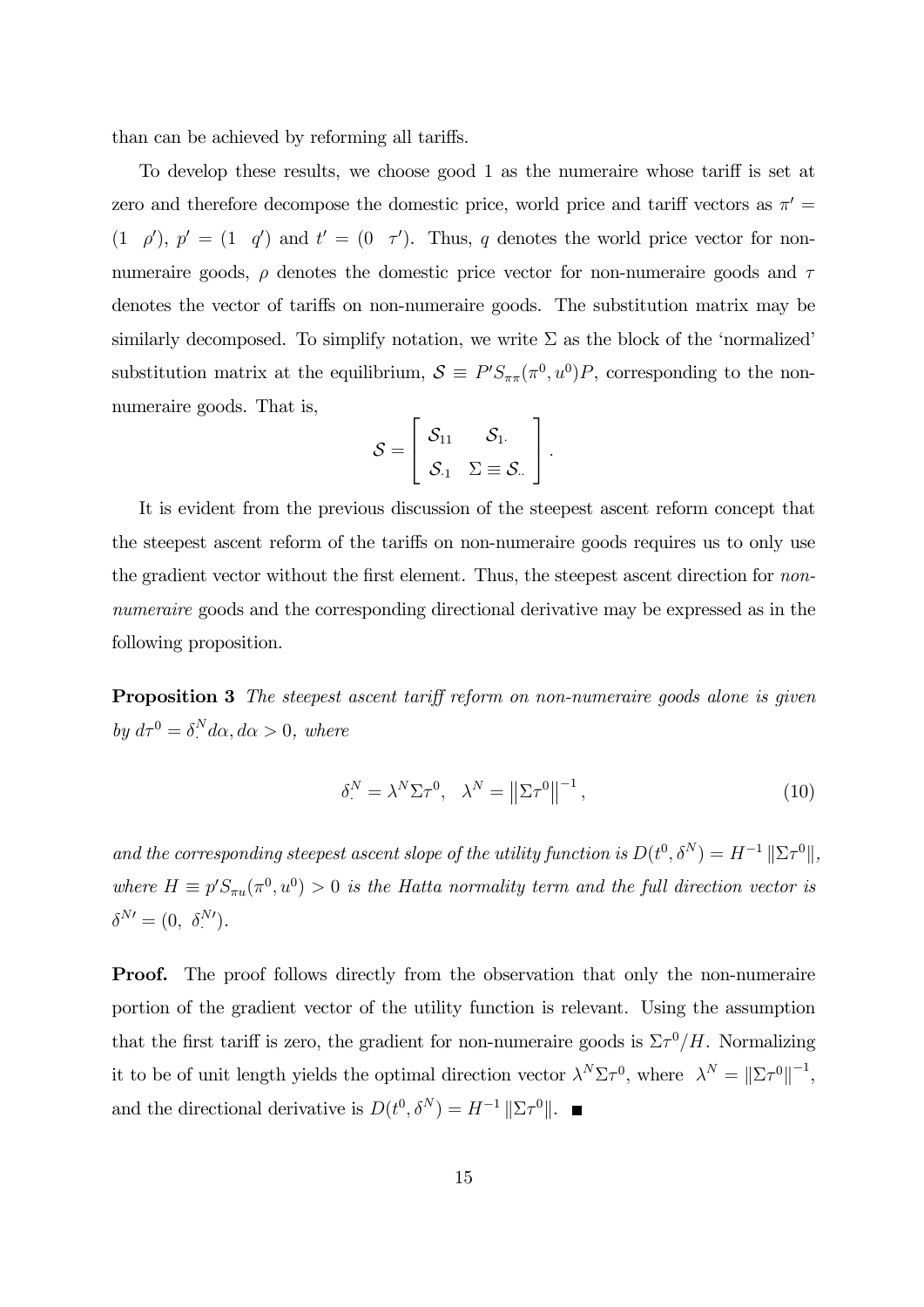These two expressions, for the direction of tariff reform and the resulting change in utility, depend only upon the portion of the substitution matrix relating to non-numeraire goods,  $\Sigma = \mathcal{S}_{\cdot\cdot}$ , and the non-numeraire tariff vector,  $\tau^0$ . It should be evident that the steepest ascent direction vector,  $\delta^N$ , is the non-numeraire portion,  $\delta^S$ , of the vector  $\delta^S$ , apart from a factor of proportionality. Thus, signs of the directions of tariff reform for non-numeraire goods are the same as when the reform is applied to all goods.

As noted above, it is customary in the literature to assume that the numeraire good is not subject to tariffs and that the tariff reform is therefore restricted to non-numeraire goods. This can always be done without loss of generality, as is well known. Specifically, the tariff vector can always be chosen with the tariff rate on any one good being zero and it is customary (but not necessary) to choose this good to be the numeraire. The consequence is that we can undertake our analysis of tariffs in a model where there is a numeraire that is not taxed and not subject to the tariff reform or, equivalently, undertake the analysis using all goods. The equilibrium for all quantities will be unaffected by this choice.

However, when undertaking differential tariff reforms, the reform of the tariffs of nonnumeraire goods only may not be equivalent to the reforms of the tariffs of all goods. There may be a welfare loss to restricting attention to non-numeraire goods. This possibility is established in the following proposition.

**Proposition 4** The steepest ascent tariff reform on only non-numeraire goods generally yields a smaller directional derivative of the utility function at the initial tariff vector than the steepest ascent reform of the tariffs on all goods. The two directional derivatives are equal if, and only if,  $\partial U(t^0)/\partial t_1 \equiv H^{-1}S_1 \cdot \tau^0 = 0.$ 

**Proof.** The directional derivative for the case of a steepest ascent reform of all tariffs is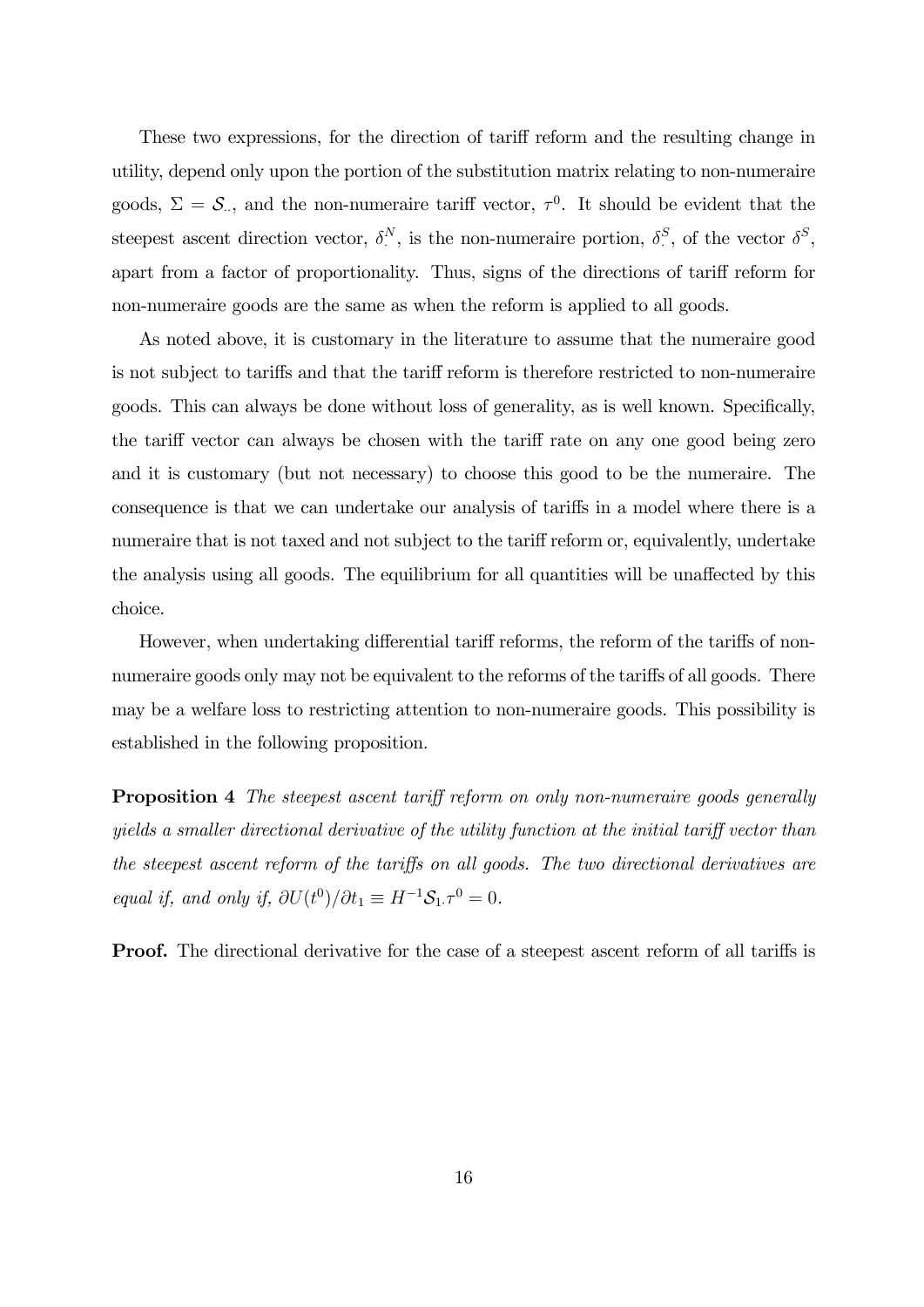$D(t^0, \delta^S) = H^{-1} ||\mathcal{S}t^0||$ . This expression may be decomposed as

$$
D(t^0, \delta^S)^2 = H^{-2} ||\mathcal{S}t^0||^2
$$
  
=  $H^{-2}t^0 \mathcal{S}' \mathcal{S}t^0$   
=  $H^{-2} \tau^0 \mathcal{S}'_1 \mathcal{S}_1 \tau^0 + H^{-2} \tau^0 \Sigma' \Sigma \tau^0$   
=  $H^{-2} ||\mathcal{S}_1 \tau^0||^2 + H^{-2} ||\Sigma \tau^0||^2$   
=  $H^{-2} ||\mathcal{S}_1 \tau^0||^2 + D(t^0, \delta^N)^2$ .

Thus,  $D(t^0, \delta^S) = D(t^0, \delta^N)$  if, and only if,  $S_1 \tau^0 = 0$ .

This proposition has interesting implications for the comparison of the welfare effectiveness of different tariff reforms. It must be carefully interpreted, however. This result applies to differential tariff reforms and compares slopes of the utility function in different directions. It states that the slope of the utility function in the direction of the steepest ascent reform of all tariffs is generally, except in very special circumstances, greater than the slope in the direction of the steepest ascent reform of tariffs on only non-numeraire  $\gamma$  goods.<sup>12</sup> That is, restricting the tariff reform space restricts the welfare gain from differential tariff reforms.

While this proposition is of novel theoretical interest, it may be of lesser practical importance. In practice, the steepest ascent (or any) reform would be to take a finite step in the steepest ascent direction. If the two reforms (of all goods and of non-numeraire goods only) were restricted to be of equal length then the proposition would imply that the welfare gain achieved under the reform of only non-numeraire goods is less than that achieved by reforming all tariffs.13 In this case, the proposition has important practical implications.

The implications of the proposition may be illuminated by looking at a comparison of the two reforms in another way. Since the reform of tariffs on only non-numeraire goods

 $12\text{As indicated in the statement of the proposition, the special circumstance occurs only when}$  $\partial U(t^0)/\partial t_1 = 0$ . That is, the gradient with respect to the first tariff is zero meaning that the tariff on that good is already optimally set. Removing this good from the tariff reform therefore is of no welfare consequence. Thus, in this case, the directional derivatives for the two tariff reforms (on all goods and on non-numeraire goods) are identical.

<sup>&</sup>lt;sup>13</sup>Formally,  $dU^S/d\alpha = D(t^0, \delta^S) > D(t^0, \delta^N) = dU^N/d\alpha$ , where  $d\alpha$  is the step length.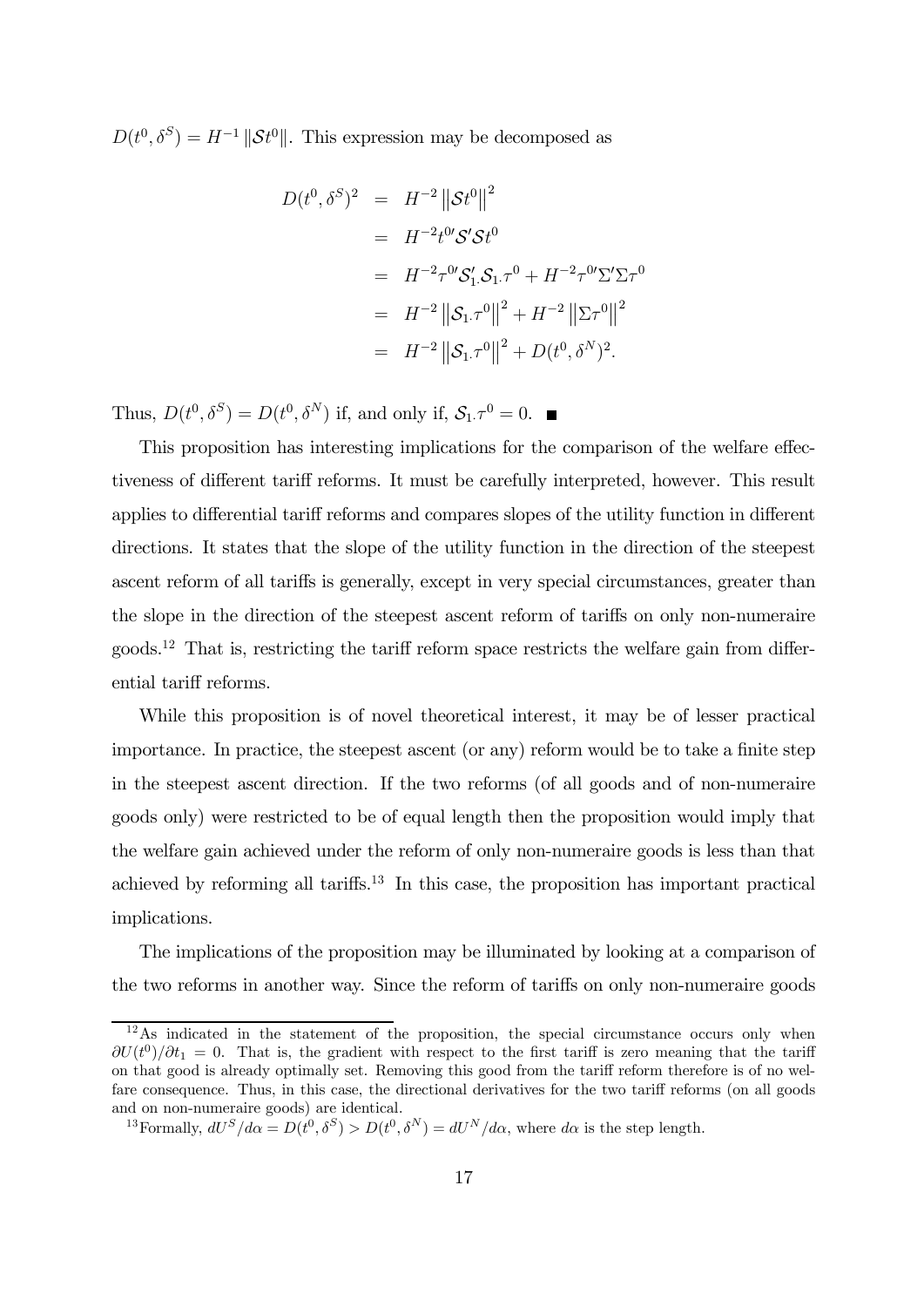has a smaller directional derivative than the reform of the tariffs on all goods and hence a smaller welfare gain when the reforms are of equal step length, equal welfare gains can only be obtained if the non-numeraire reform is permitted to have a larger step length.

This point may be illustrated in Figure 3. In this figure, good 2 is the numeraire and point  $B$  is the tariff vector that corresponds to a tariff on good 1 and free trade in good 2. A steepest ascent reform of both tariffs, with step size given by the radius of the circle illustrated, moves the domestic price vector to point  $C$ . If the reform is restricted to nonnumeraire goods then the best such reform of the same step length takes the domestic price vector to point  $E$ . It is evident that the point  $E$  is on a lower indifference curve than point  $C$ , illustrating the welfare loss involved in restricting the reform to a subset of goods. This welfare loss can only be recovered by choosing to increase the reform step size sufficiently to move the domestic price vector to point  $D$ . Since points  $D$  and  $C$ correspond to the same ratios of domestic prices and are therefore on the same indifference curve, the welfare gains from the two reforms are now equal.

#### Figure 3: (about here)

The upshot of this discussion is that comparisons of the welfare gains from different reforms need to be carefully made. The steepest ascent reform on all goods has, by construction, the largest directional derivative. Other reforms, including steepest ascent reforms restricted to non-numeraire goods or to other subsets of goods, necessarily (except in special circumstances) have smaller directional derivatives. They therefore have smaller welfare gains when the step lengths of the reforms are equal (as is implicitly the case when one compares expressions  $dU/d\alpha$  for reforms  $dt = \delta d\alpha$ . Conversely, these reforms can only achieve the same welfare gains as the steepest ascent reform on all goods by having larger reforms with larger step sizes.

## 3 Welfare Efficiency of Existing Tariff Reforms

Having examined the properties of the steepest ascent tariff reform, we now compare it with the well-known reforms examined in detail in the existing literature. We start with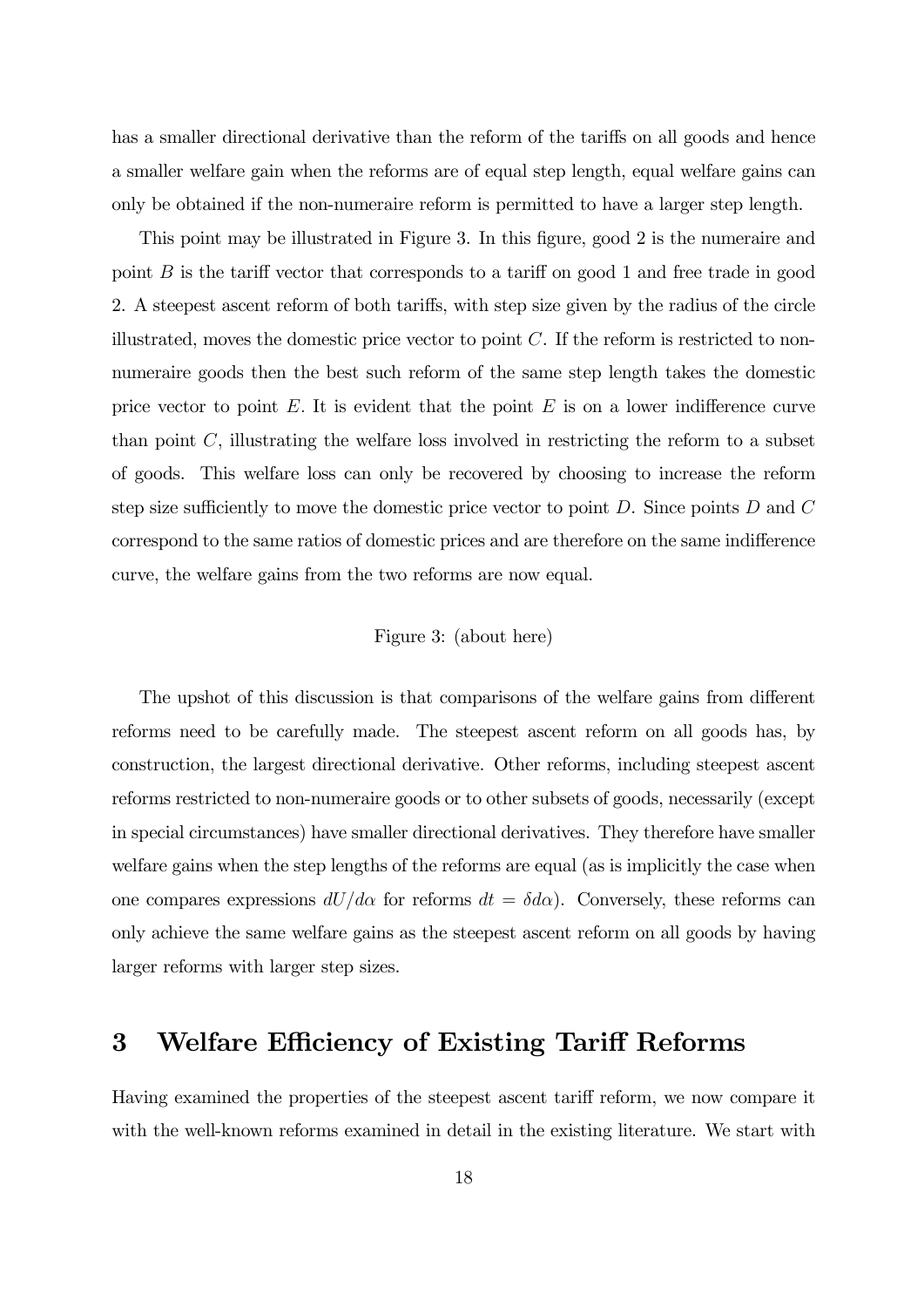some theoretical results concerning the optimality of some existing tariff reforms, then compare these reforms and finally move on to some numerical simulations that exemplify the main points of our analysis.

Since the steepest ascent tariff reform is locally optimal, it forms a benchmark by which any other tariff reform formula may be evaluated. The two most familiar tariff reforms for a small open economy are (a) proportional reductions in all tariffs and (b) the concertina tariff reform, whereby the highest ad valorem rate is reduced (or the lowest ad valorem rate is increased). The concertina reform is simply a univariate reform, where the good is chosen with special characteristics. Formally the proportional and univariate tariff reforms are defined in terms of the reform direction vectors, which are given by  $\delta^P = -t^0 / \|t^0\|$  and  $\delta^i = -e_i$ ,  $(i = 1, 2, ..., n)$ , where  $e_i$  is the *i*th unit vector.

The welfare changes arising from the steepest ascent, proportional and univariate reforms may be expressed as

$$
H du^S / d\alpha = H D(t^0, \delta^S) = ||\mathcal{S}t^0||,
$$
\n(11)

$$
H \, du^P / d\alpha = H \, D(t^0, \delta^P) = - \left\| t^0 \right\|^{-1} \, t^0 \mathcal{S} t^0,\tag{12}
$$

$$
H dui/d\alpha = H D(t0, \deltai) = -t0 S ei,
$$
\n(13)

where  $H > 0$  is the previously defined Hatta normality term. It is well known that the proportional tariff reform is welfare improving under the weak normality condition that  $H > 0$  and the assumption that the initial tariff rates are distortionary. The proof follows from (12) by noting that  $t^0 S t^0 < 0$  due to S being negative semi-definite and the assumption that  $St^0 \neq 0$ . Similarly, it is also well known that the reduction of a tariff for a concertina good (which has the highest tariff rate and is a net substitute for all other goods) will be welfare increasing under the same normality assumption.

Although it is clear from the definition of the steepest ascent tariff reform that any other tariff reform cannot do better than the steepest ascent tariff reform in terms of raising welfare, the interesting question arises as to whether a particular tariff reform can do as well as the steepest ascent tariff reform and, hence, be locally optimal. If it can achieve this outcome, it is also interesting to establish the conditions required for local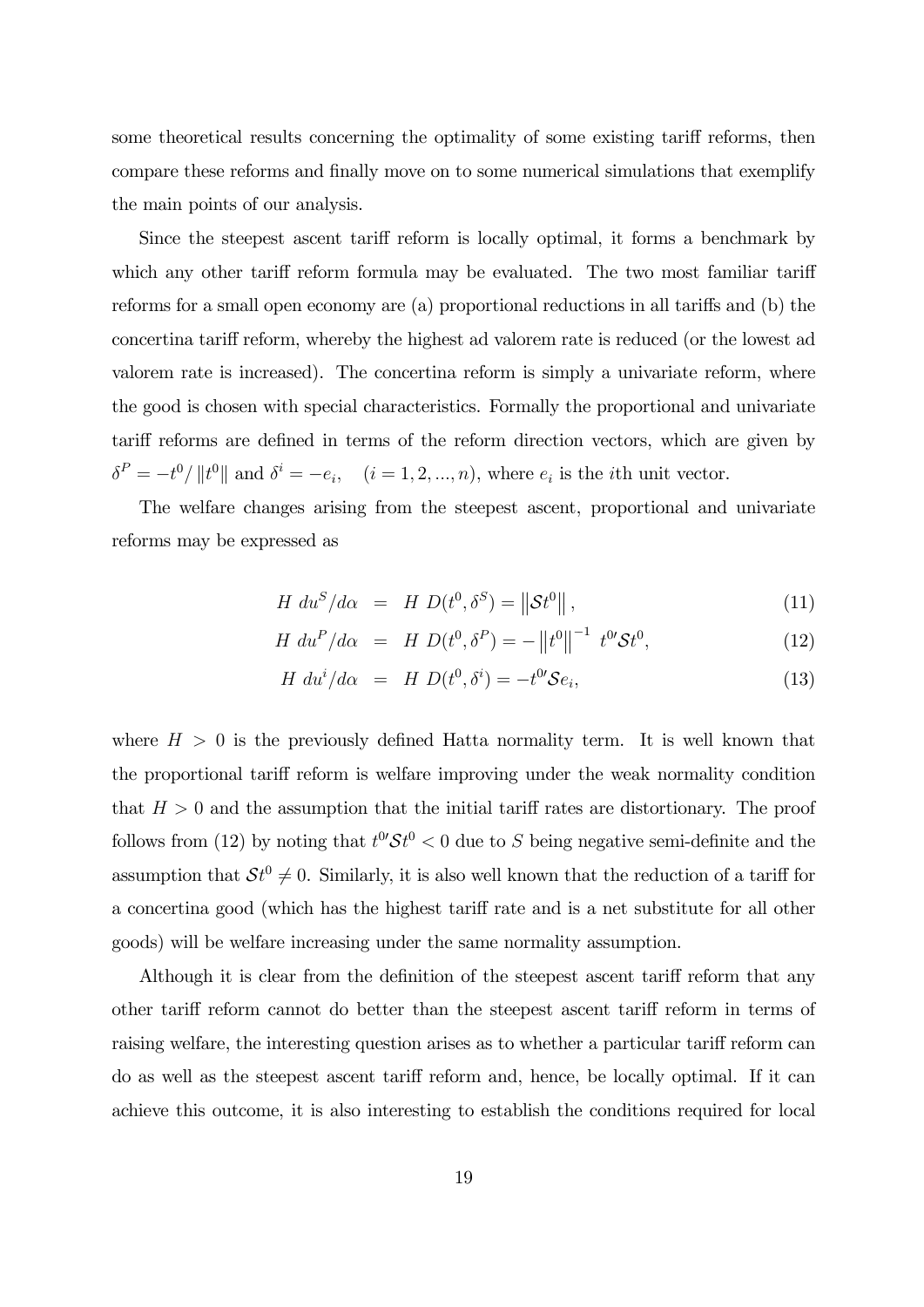optimality. This is a question that does not appear to have been previously addressed in the literature.

### 3.1 Proportional Tariff Reduction Reform

First, we consider the proportional tariff reform. We ask whether and, if so, under what circumstances the proportional tariff reduction reform will be locally optimal. The answer is provided in the following proposition.

**Proposition 5** The proportional tariff reduction reform is locally optimal if, and only if, the initial tariff vector,  $t^0$ , is an eigenvector of the substitution matrix  $S$ .

**Proof.** This result is proved using the Cauchy-Schwarz inequality (Fulks, 1969, p.176), which states that  $||x|| \cdot ||y|| \ge |x'y|$  for any two *n*-dimensional vectors x and y with equality holding if, and only if, one of the vectors is a scalar multiple of the other. In the following, we let  $x = St^0$  and  $y = t^0$  and apply the inequality to get that  $||St^0|| \cdot ||t^0|| \ge |t^0 \mathcal{S}t^0||$ (recalling that  $S$  is symmetric). Using this inequality, the negative semi-definiteness of  $S$ and equations (11) and (12), we obtain that  $H du^P/d\alpha = D(t^0, \delta^P) = -||t^0||^{-1} t^{0'} \mathcal{S} t^0 =$  $||t^0||^{-1} |t^0 \mathcal{S} t^0| \le ||t^0||^{-1} ||\mathcal{S} t^0|| \cdot ||t^0|| = ||\mathcal{S} t^0|| = H du^P/d\alpha$ , with equality holding if, and only if, one of the vectors  $x = \mathcal{S}t^0$  and  $y = t^0$  is a scalar multiple of the other. That is, the utility gain from the proportional tariff reform will equal the maximal possible utility gain obtained from the steepest ascent tariff reform if, and only if, the vectors are proportional to one another, which means that  $St^0 = \kappa t^0$  for some scalar  $\kappa$ . This, in turn, means that  $\kappa$  is an eigenvalue for matrix  $\mathcal S$  and that  $t^0$  is the corresponding eigenvector. The substitution matrix,  $S$ , is a symmetric, negative semi-definite matrix and so has n real eigenvalues and corresponding eigenvectors. Thus, there exist n real valued eigenvectors of the substitution matrix  $S$ . If the initial tariff vector coincides with any one of these vectors, then  $||St^0|| \cdot ||t^0|| = |t^0 \mathcal{S}t^0|$  (by the the Cauchy-Schwarz inequality) and so  $du^P/d\alpha = du^S/d\alpha$ . If the initial tariff is not equal to one of these eigenvectors, then the strict inequality holds in the Cauchy-Schwarz inequality and so  $du^P/d\alpha < du^S/d\alpha$ .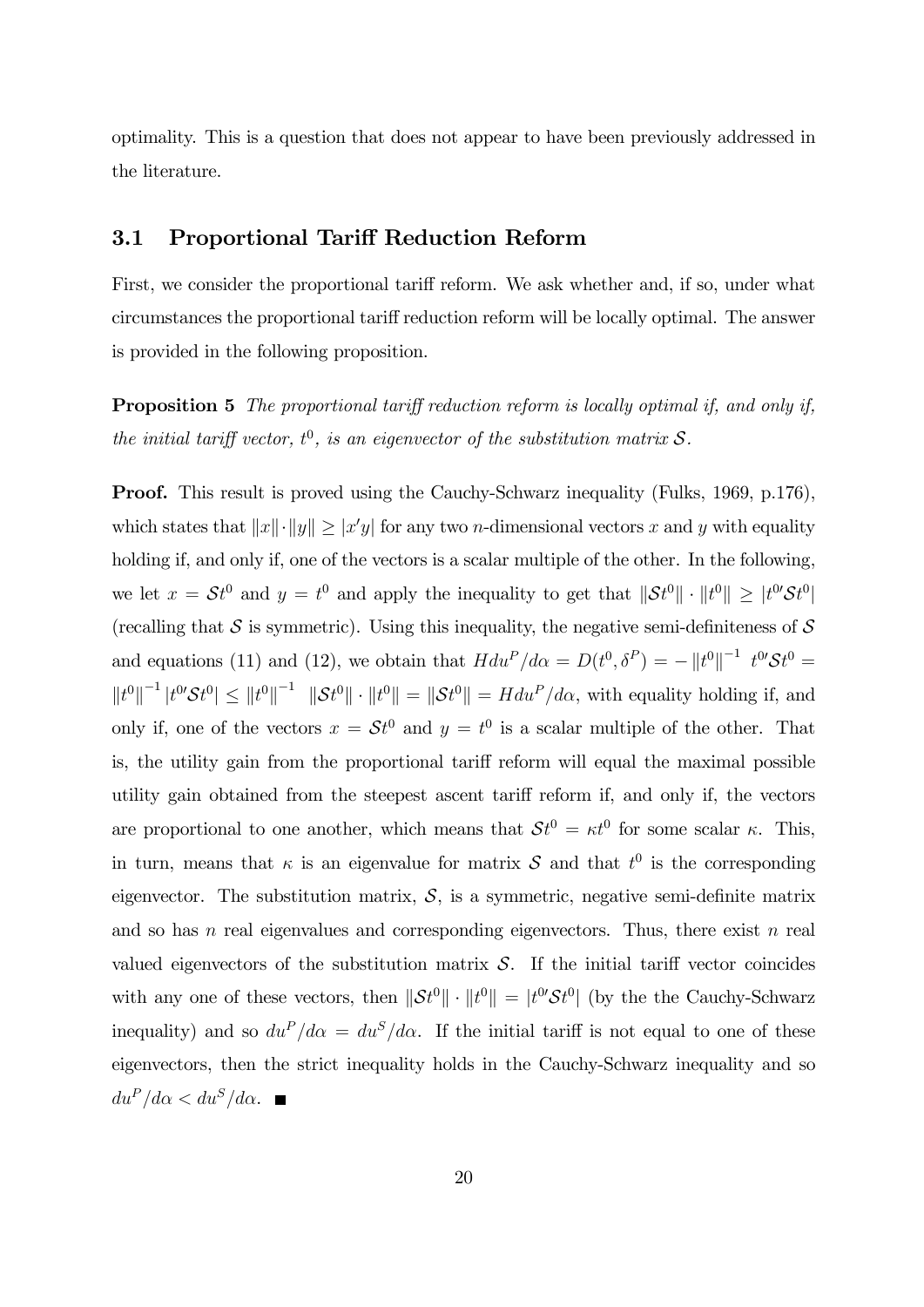This proposition characterizes the necessary and sufficient conditions under which the proportional reduction reform is locally optimal. Of course, the condition holds trivially when  $t^0 = 0$  (free trade) and when  $t^0$  is uniform (effectively free trade), but it may also hold at a non-trivial tariff vector that is an eigenvector for the substitution matrix. If the initial tariff vector is an eigenvector, local optimality of the proportional reduction reform is assured.

While this proposition relates to reforms of the tariffs on all goods, it may be readily extended to reforms on the tariffs of non-numeraire goods only. In the above statement and proof, we simply restrict attention to non-numeraire goods and so replace  $\delta^S$  by  $\delta^N$ ,  $t^0$ by  $\tau^0$  and S by  $\Sigma$ . Using a similar proof, it follows that the proportional tariff reduction policy for all non-numeraire goods is optimal if, and only if, the initial non-numeraire tariff vector,  $\tau^0$ , is an eigenvector for the non-numeraire substitution matrix, Σ. Figure 4 illustrates such a case for two non-numeraire goods, where the steepest ascent direction is proportional to the tariff vector and points directly at the world price vector.

Figure 4: (about here)

## 3.2 Univariate Tariff Reduction Reform

We now consider the conditions under which a univariate tariff reform, in which the tariff on a single good is reduced, is locally optimal.

First, it should be immediately obvious that a univariate tariff reform cannot be welfare equivalent to the steepest ascent tariff reform applied to all goods. This follows because Corollary 1.1 states that the steepest ascent tariff reform applied to all goods must a direction vector having both positive and negative elements, while the univariate reform has only one non-zero element that is negative. The univariate reform must, therefore, be sub-optimal.

Second, it was previously noted that Corollary 1.1 does not apply to a steepest ascent tariff reform applied to only non-numeraire goods. Accordingly, it is possible that a univariate reduction in a single tariff rate could be locally optimal when considered in the context of tariff reforms restricted to the non-numeraire subset of goods. This is indeed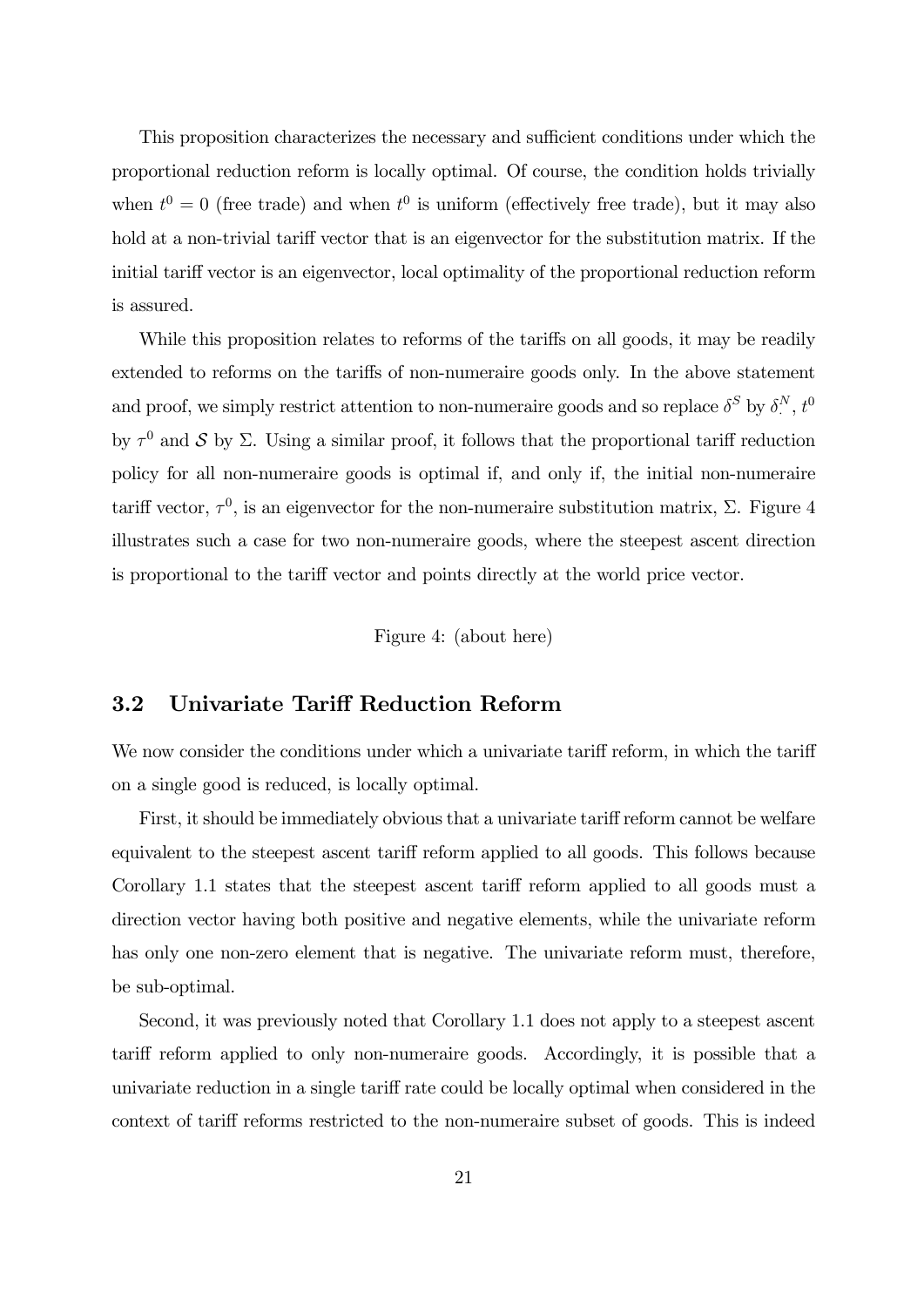the case, as the following proposition establishes.

**Proposition 6** Let the normalized substitution matrix  $\Sigma$  for non-numeraire goods be of maximal rank,  $n-1$ , where n is the number of goods. Then a necessary condition for the univariate tariff reform, in which the tariff on good n (for example) is reduced, to be locally optimal for the class of tariff reforms on only non-numeraire goods is that the initial tariff vector for non-numeraire goods,  $\tau^0$ , satisfies the condition  $||\Sigma \tau^0||^{-1} \cdot \Sigma \tau^0 = -e_n$ . Equivalently, the necessary and sufficient conditions are that the initial tariff vector,  $\tau^0$ , satisfies (i)  $\tau_{\cdot}^{0} = -\Sigma_{\cdot}^{-1} \Sigma_{\cdot n} \tau_{n}^{0}$  and (ii)  $\tau_{n}^{0} = -[\Sigma_{nn} - \Sigma_{n} \Sigma_{\cdot}^{-1} \Sigma_{\cdot n}]^{-1} ||\Sigma \tau^{0}|| > 0$ .

**Proof.** To prove this result, note that the univariate reform direction is locally optimal if, and only if, it coincides with the steepest ascent tariff reform direction for non-numeraire goods. Using equations (10) and (13), this means that  $\delta^N = ||\Sigma \tau^0||^{-1} \Sigma \tau^0 = -e_n$ , as required. This can be split into two separate equation systems - the nth equation and the remainder - as follows:

$$
\left\|\Sigma\tau^0\right\|^{-1}\left[\begin{array}{cc} \Sigma_{\cdot\cdot} & \Sigma_{\cdot n} \\ \Sigma_{n\cdot} & \Sigma_{nn} \end{array}\right]\left[\begin{array}{c} \tau^0_{\cdot} \\ \tau^0_{n} \end{array}\right] = \left[\begin{array}{c} -1 \\ 0 \end{array}\right].
$$

Solving each block sequentially, the conditions (i) and (ii) in the statement of the proposition are obtained. Positivity of  $\tau_n^0$  follows from the negative semi-definiteness property of  $\Sigma$ . ■

While the proposition contains conditions on the initial tariff vector and the substitution matrix that are complex, they simply require that (i)  $\partial U(t^0)/\partial t_n = -1$  and (ii)  $\partial U(t^0)/\partial t_i = 0$  for all  $i \neq 1, n$ . That is, the optimal direction of tariff reform must be such that there is no welfare gain from changing any non-numeraire tariff except that on good  $n$ , and its tariff is to be reduced. In the special case of just two goods, with good 1 being the untaxed numeraire, the reduction of the tariff on good 2 (the only tariff) is identical to the proportional tax reform and both are locally optimal. More generally, the above proposition indicates the conditions under which the univariate reform is locally optimal. Clearly the conditions are rather strict.

Figure 5 illustrates this proposition for the case of two non-numeraire goods by showing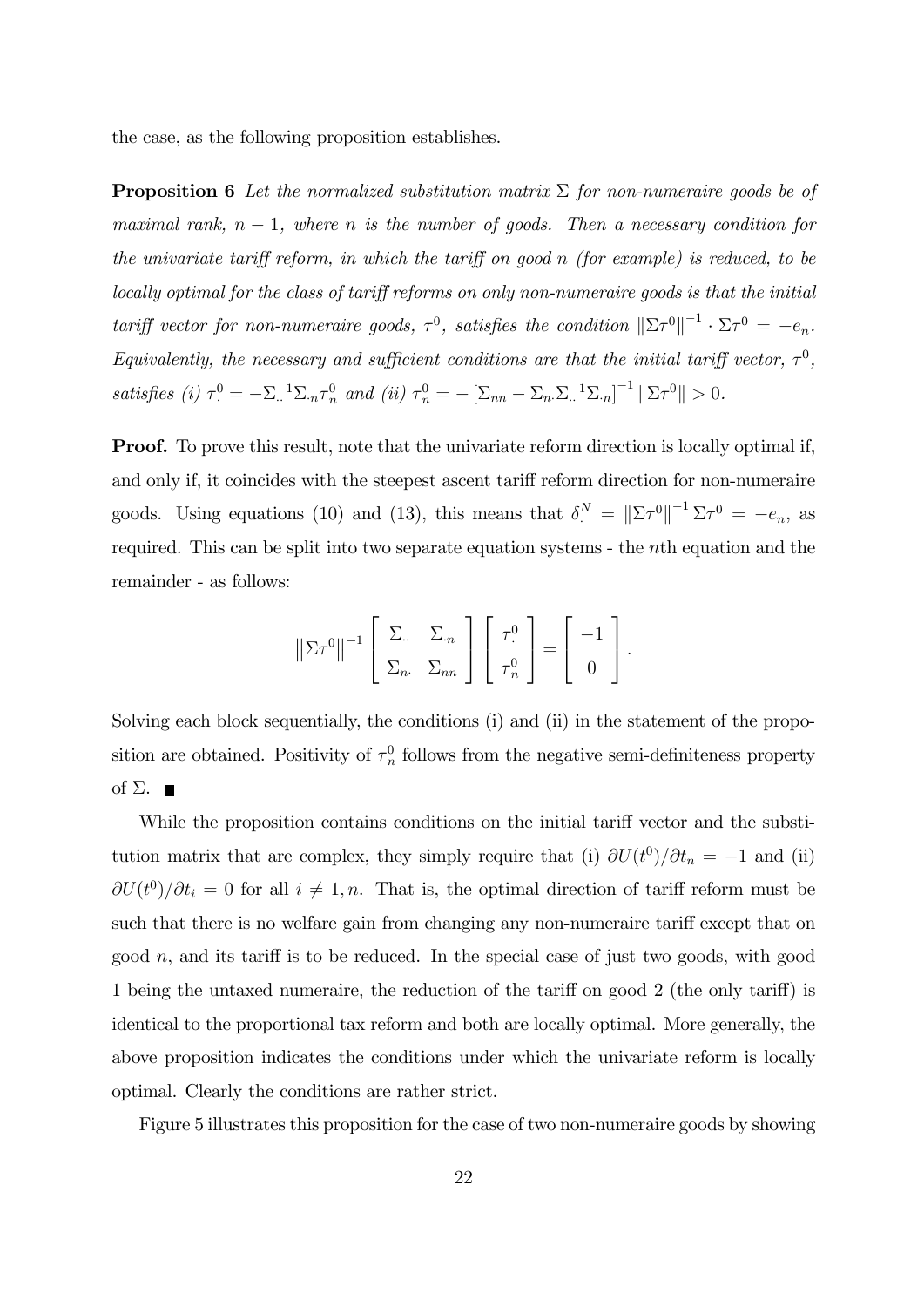a case where the steepest ascent direction is proportional to the ith unit vector and points directly downwards, indicating that the optimal policy is to reduce one tariff (on good 3) and leave the other (on good 2) unchanged.

Figure 5: (about here)

### 3.3 Comparisons of Reform Directions

Using the fact that the gradient vector and steepest ascent tariff reform vector are the same except for length and related by equation (3), the welfare changes for the steepest ascent tariff reform may be expressed as

$$
du^S/d\alpha = D(t^0, \delta^S) = \theta \ \ \delta^{S'}\delta^S,
$$

where  $\theta = H^{-1} \|\mathcal{S}t^0\| > 0$ . The welfare gain from an arbitrary reform in direction  $\delta$  may be expressed as

$$
du/d\alpha = D(t^0, \delta) = \theta \delta' \delta^S.
$$

These two expressions suggest a proposed index of the welfare effectiveness of the reform defined as

$$
I(\delta) \equiv \delta' \delta^S / \delta^{S'} \delta^S = D(t^0, \delta) / D(t^0, \delta^S) \le 1.
$$
\n(14)

This index of welfare effectiveness measures how well any given reform performs relative to the best possible local reform, given by the steepest ascent reform. The index is equal to unity if the direction of tariff reform given by  $\delta$  is equal to the steepest ascent reform direction,  $\delta^S$ , meaning that the reform is locally optimal. Conversely, if these reform directions are orthogonal, the index is zero and the reform does not yield a gain in utility. If the angle between the direction vectors  $\delta$  and  $\delta^S$  is acute then the index is positive but less than unity; the smaller the angle the higher the index. Finally, if the reform direction  $\delta$  is at an obtuse angle to  $\delta^S$  (the inner product of the reform directions is negative) then there will be a welfare loss associated with the reform.

Figure 6 illustrates these observations for several tariff reforms in the case of two non-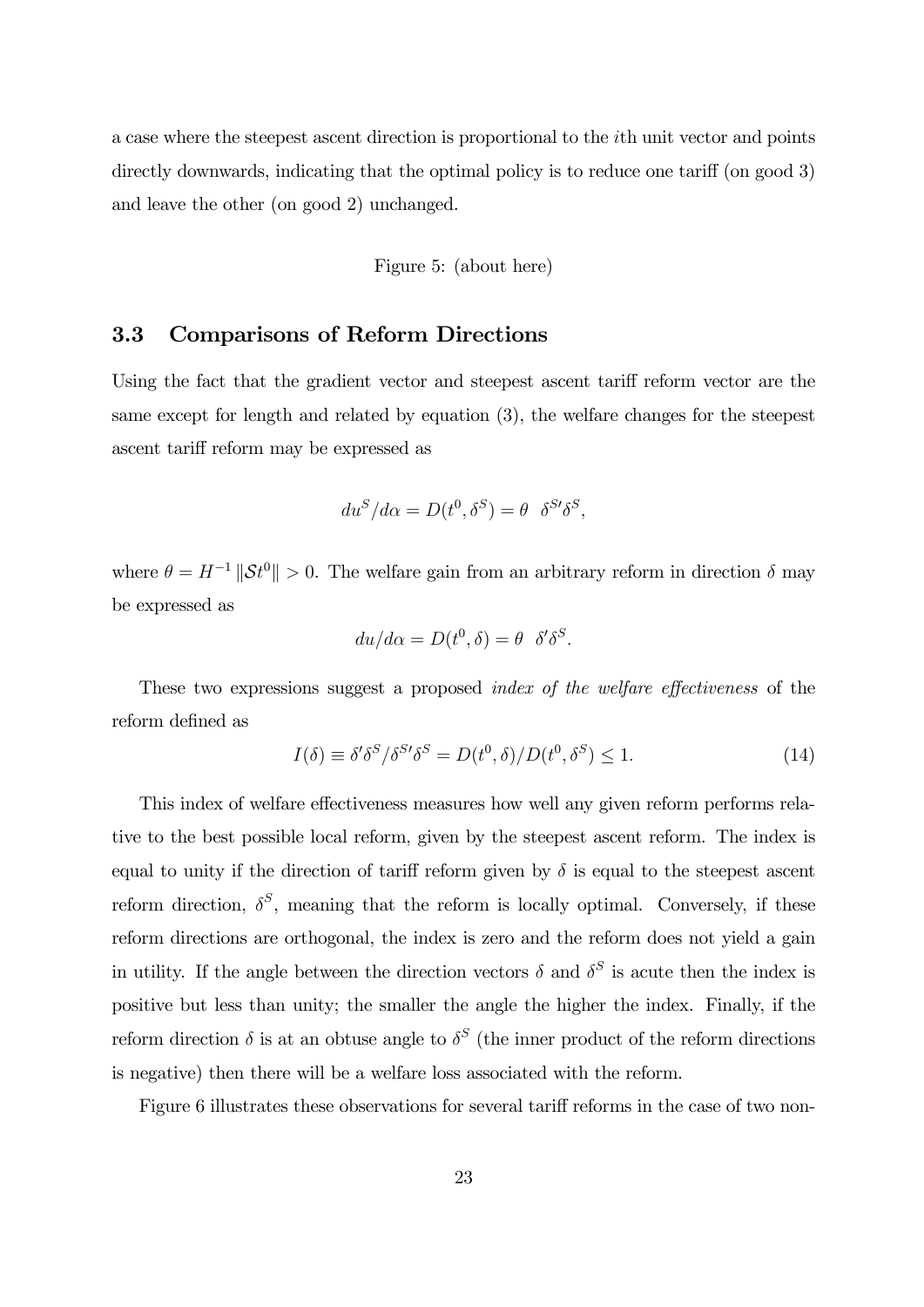numeraire goods. In this figure, which illustrates one possibility and not a general result, the reform that yields the welfare gain closest to that attained by the steepest ascent reform is the reduction in the tariff on good 2  $(\delta^2)$ . Next comes the proportional tariff reduction reform  $(\delta^P)$ , followed in last place by the reduction in the tariff on good 3  $(\delta^3)$ , a reform that yields a welfare loss. The proportional tariff reduction reform yields modest welfare gains since it reduces both tariffs, while the locally optimal reform calls for an increase in the tariff on good 3. The reform reducing the tariff on good 2 alone does much better and its welfare gain is closest to that of the steepest ascent reform. The reduction of the tariff on good 3 is a bad choice of policy in this second best framework.

Figure 6: (about here)

### 3.4 Numerical Example

In this sub-section, we undertake some calculations of welfare gains from the steepest ascent, proportional and univariate tariff reforms using a numerical example. By undertaking these numerical simulations, we are able to gain some further insights into the welfare effectiveness of these tariff reforms.

Our illustrative example is for a model that has  $n = 9$  goods. There is a zero tariff on good 1 and positive tariffs on the remaining goods so it is convenient (though not required) to interpret the first good as being exported and the remaining goods as imported.14 Table 1 provides the results for the indices of welfare gains, relative to the steepest ascent reform, arising from the application of the various tariff reforms in this example.

The results in Table 1 starkly illustrate the observation that there can be wide variations in the effectiveness of the proportional and univariate (single good) tariff reforms relative to the (locally optimal) steepest ascent reform even when the reforms are restricted to tariffs of non-numeraire goods.<sup>15</sup> In this example, the proportional tariff reform is only about 29% effective in raising welfare, despite the fact that the gradient vector calls for

<sup>&</sup>lt;sup>14</sup>Details of the initial tariffs, prices and substitution matrix used in this example are available from the authors.

<sup>&</sup>lt;sup>15</sup>Many other examples, with different numbers of goods and substitution matrices, provided similar support for this observation.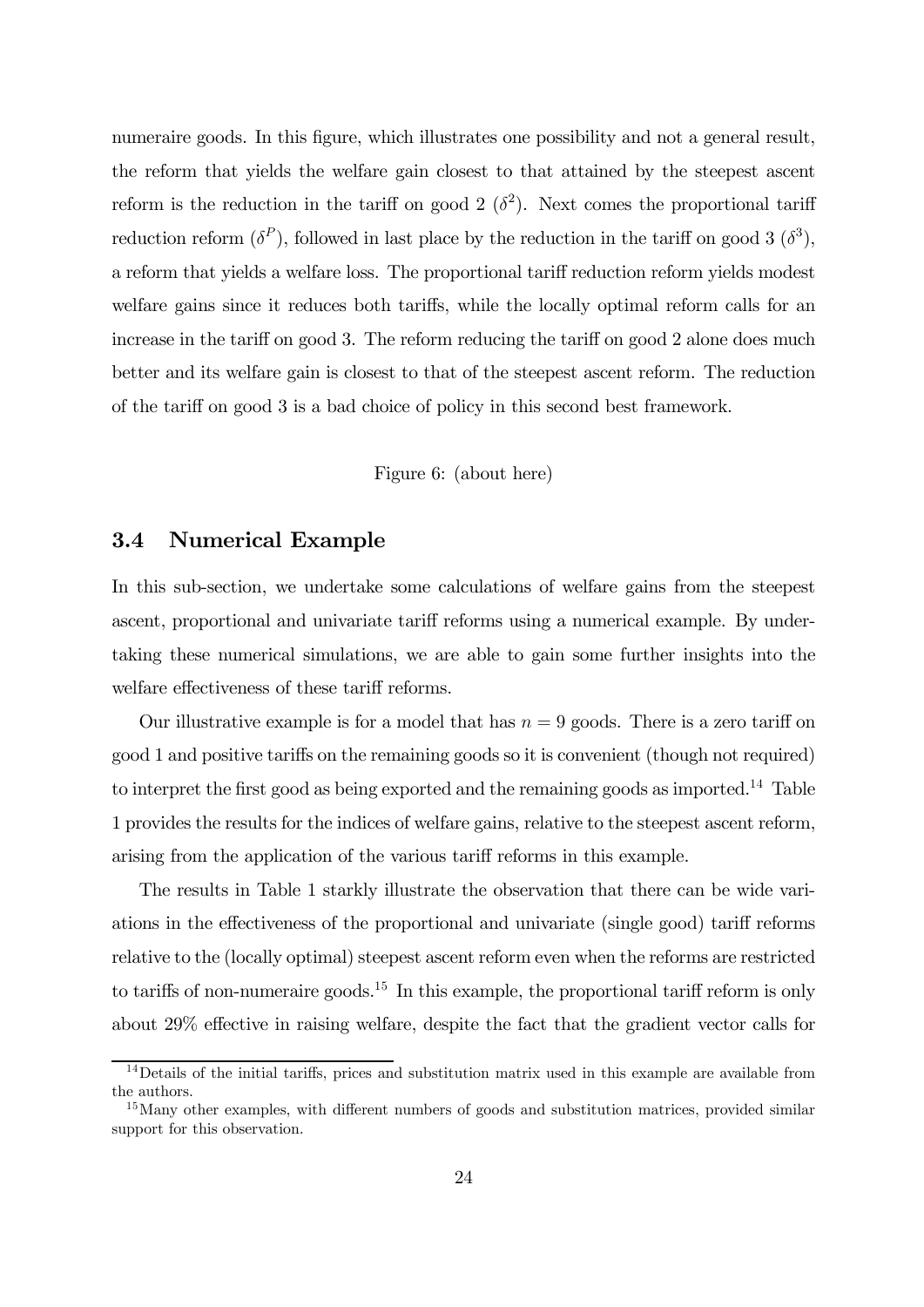|                 | Goods Subject to Reform |           |
|-----------------|-------------------------|-----------|
| Tariff Reform   | Non-numeraire           | All goods |
| Steepest Ascent | 1.0                     | 1.0       |
| Proportional    | .289                    | .287      |
| Good 2          | .263                    | .260      |
| Good 3          | .159                    | .158      |
| Good 4          | .095                    | .094      |
| Good 5          | .179                    | .177      |
| Good 6          | .213                    | .211      |
| Good 7          | .015                    | .014      |
| Good 8          | .114                    | .113      |
| Good 9          | $-.898$                 | $-.889$   |

Table 1: Indices of Welfare Gain from Various Tariff Reforms: Example with Nine Goods

a reduction in the tariff of every good except one. The distortion on this good (good 9) is very large, however. Moreover, good 9 has the lowest tariff and is strongly netsubstitutable with every good, except the numeraire. Consequently, it is a concertina good in reverse - welfare gains arise from raising its tariff, not reducing it as the proportional reform requires. This reduces the effectiveness of the proportional reduction tariff reform.

The univariate tariff reforms vary substantially in their effectiveness at raising welfare. For those univariate reforms that raise welfare, the indices of welfare gain vary from a high of 0.26 when the tariff on good 2 is reduced down to a gain of just 0.01 when the tariff on good 7 is reduced. Of course, the reduction of the tariff on good 9, which is a concertina good in reverse, yields a large reduction in the index of welfare gain. Conversely, if the tariff on this good were to be raised, the index of welfare gain would be large.

As a final observation on Table 1, we note that the efficiencies of the various reforms relative to the steepest ascent reform applied to all goods are only marginally less than their efficiencies relative to the steepest ascent reform applied to only non-numeraire goods. This result for the 9-good example is in contrast with results that we have obtained with a 3-good example, in which there is a substantial loss in welfare gain if the reform is restricted to the non-numeraire goods (illustrating Proposition 4). This difference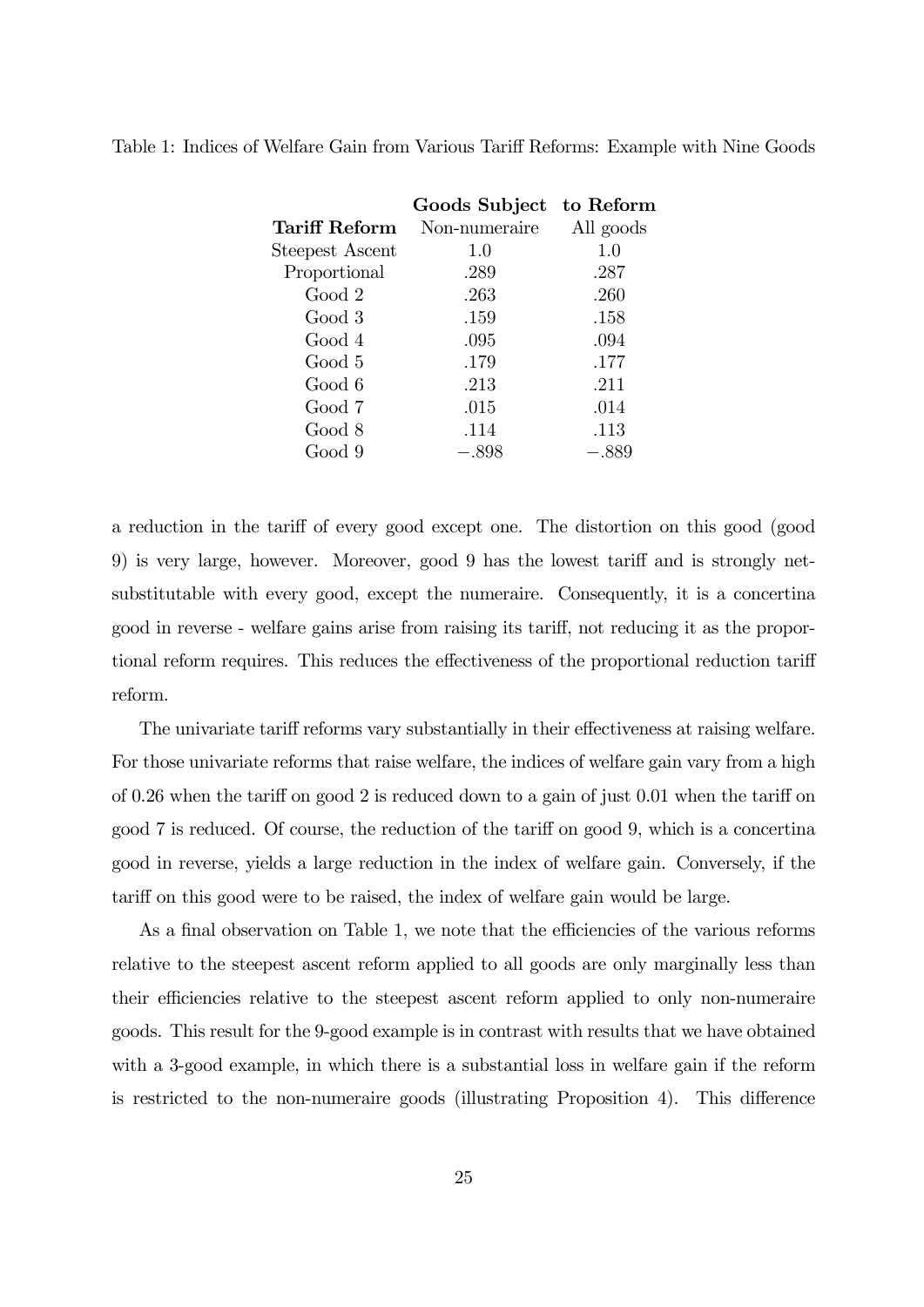in results suggests that the welfare loss associated with restricting the steepest ascent reform to non-numeraire goods is smaller, the larger the number of goods. As might be expected, the restriction on the single numeraire good takes lower importance due to the larger number of goods whose tariffs are reformed.

Before concluding, we note that, while specific examples cannot provide general conclusions, they do provide valuable illustrations of the relative merits of alternative tariff reforms in a range of contexts. Our example illustrates several main observations. First, the restriction of reforms (of the same length) to only non-numeraire goods can result in a substantial loss of welfare gain compared to allowing all tariffs to be reformed, but this loss is likely to be smaller the greater the number of traded goods. Second, the effectiveness of different reforms depends crucially upon the initial distortions captured by the tariff rates and the substitution matrix. Finally, there can be substantial variation in the welfare effectiveness of the various reforms such as the proportional and univariate reforms.

## 4 Concluding Remarks

The steepest ascent tariff reform concept proposed in this paper provides a standard or benchmark by which other reforms may be compared in terms of their effectiveness in generating welfare gains. Differential tariff reforms can, at best, attain the welfare gain that is achieved by the steepest ascent tariff reform, since it is locally optimal. Hitherto, the tariff reform literature has been focused on establishing reforms that yield a welfare improvement and has therefore been concerned only with the sign of the welfare effect. The motivation for the present paper has been two-fold. The first has been to characterize and establish the nature of the tariff reform that is locally optimal and this has yielded our steepest ascent tariff reform. The second motivation was to provide a benchmark tariff reform with which all other existing and potential reforms can be compared and to provide a means of determining their relative efficiency in yielding welfare improvements. The steepest ascent tariff reform also provides this outcome. In other words, our paper provides a different focus from that which has characterized the literature - one which is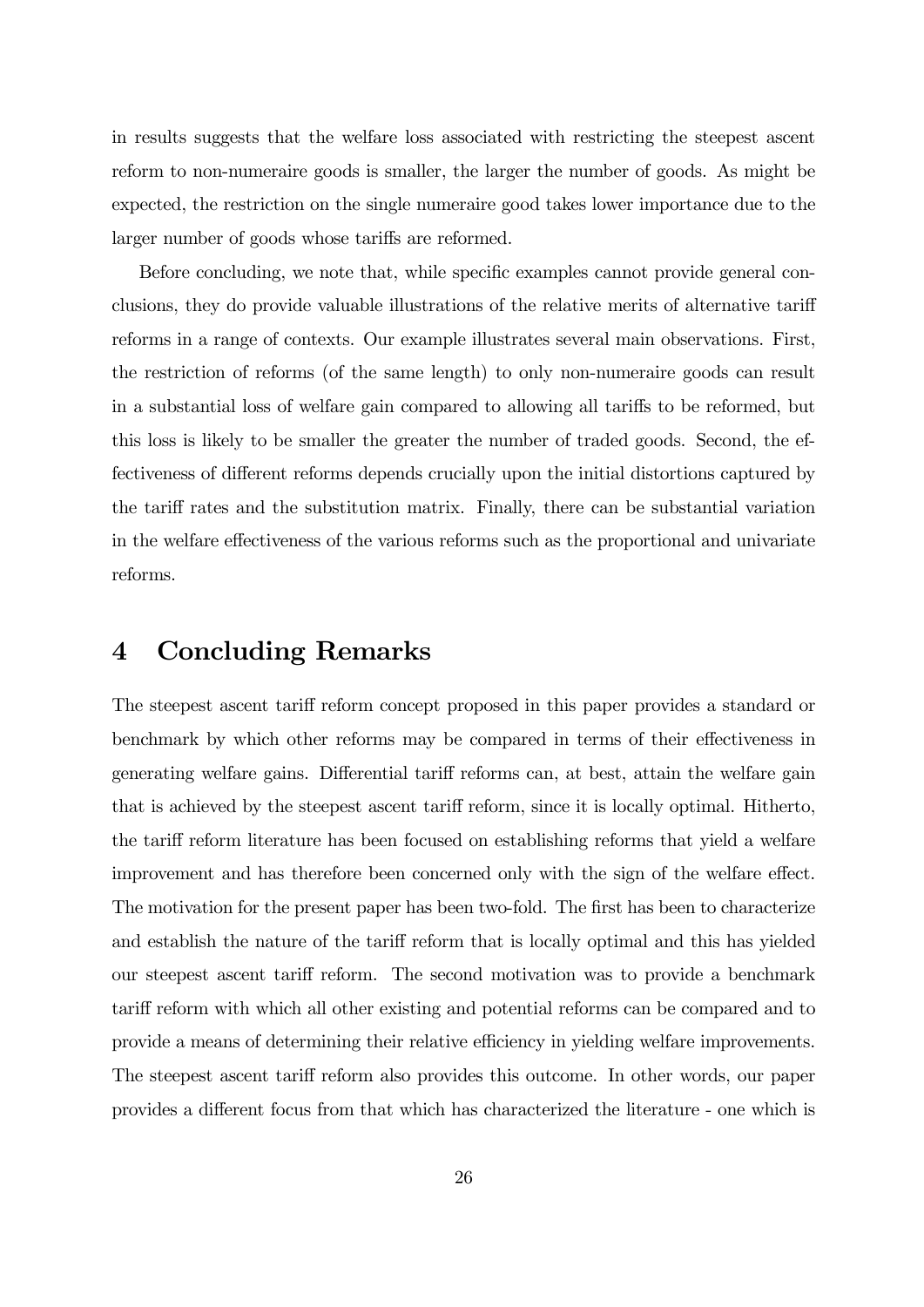upon the size of the welfare effects rather than simply the sign.

We have established several properties of the steepest ascent tariff reform, characterized the sources of potential gains from tariff reforms and compared the welfare effectiveness of the proportional and univariate tariff reforms.

Not surprisingly, application of the steepest ascent tariff reform formula to an actual economy requires knowledge of the net substitution matrix at the initial equilibrium as well as the initial tariff rates and is therefore demanding in terms of information requirements. While the econometric estimation of the substitution matrix for a reasonably disaggregated set of commodities is not feasible, there are many computable general equilibrium models for various countries that have very detailed information about the production and consumption sectors that enable the computation of this net substitution matrix.<sup>16</sup> Accordingly, the calculation of the steepest ascent tariff reforms for such economies is already feasible for many countries thus making the concept of practical policy relevance as well as being a valuable theoretical benchmark for various reform proposals.

It should be emphasized that our analysis of tariff reform is local in that it is only concerned with differential reforms that are based completely on information (especially the substitution matrix) at the initial distorted equilibrium. In a broader policy context, policy makers may be interested in a series of discrete policy changes leading eventually to free trade. Our steepest ascent method can be used to undertake continuous or discrete policy changes in accordance with what is known as the steepest ascent algorithm for maximizing a function, here the utility function in tariff space. The steepest ascent direction is used to move discretely to a new equilibrium, and the process repeated until convergence. However, in this broader context, the steepest ascent algorithm may not necessarily be the best in reaching the first best. Other algorithms, such as the Newton algorithm (that maximizes a quadratic approximation of the initial equilibrium), for example, may well be superior. Additionally, policy makers may be concerned with the complete path to the first best policy solution, raising issues to do with constraints on policy change and the possibility of choosing the policy change algorithm to maximize an

 $16A$  similar issue could be raised with respect to the Anderson and Neary (1996) index of trade restrictiveness. However, and as it has been shown by the work of Anderson and Neary (2005) and by recent work of Kee et al. (2006), such indexes can indeed be measured with relative ease.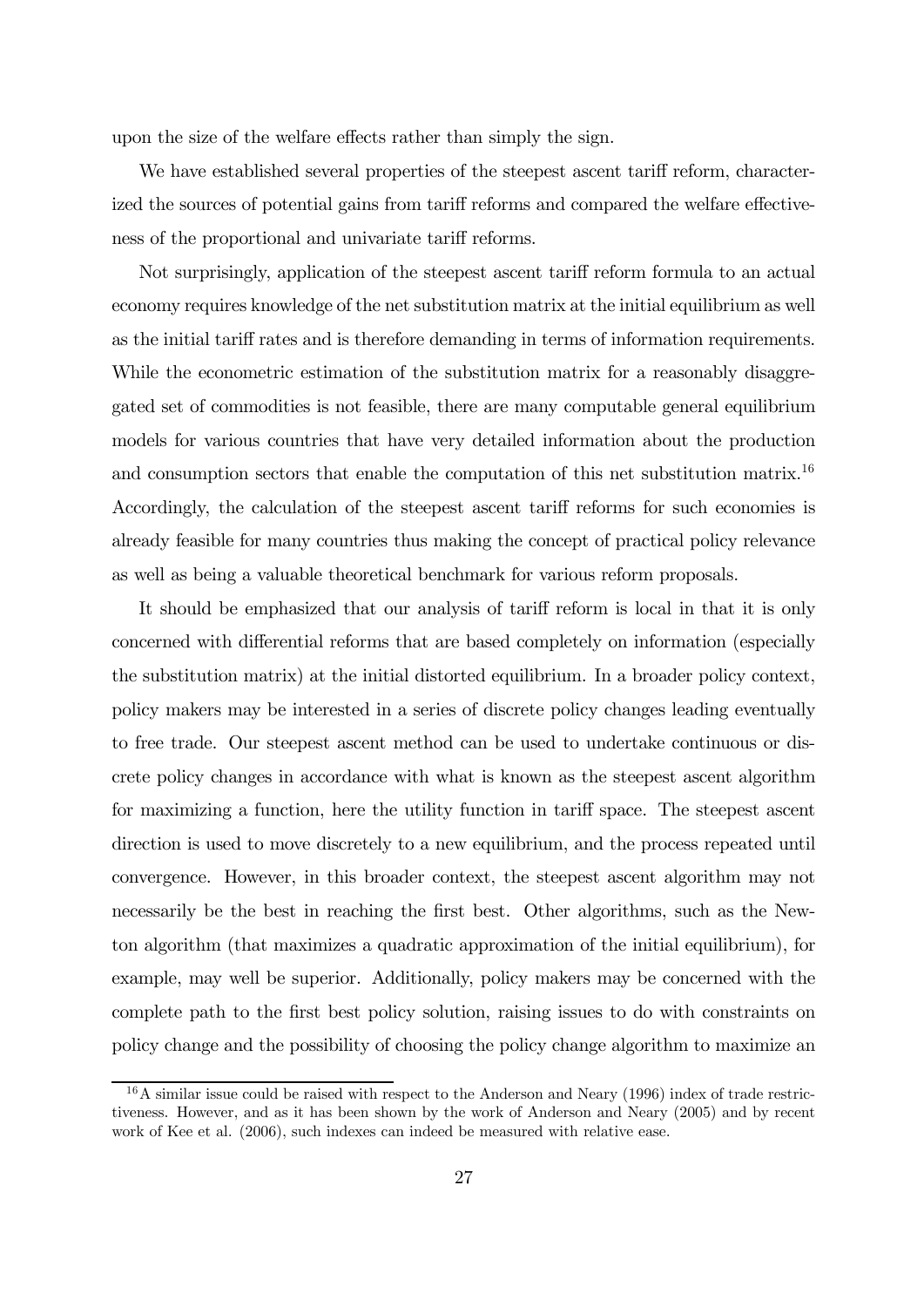inter-temporal welfare function subject to these constraints. Again, the steepest ascent algorithm may not be the ideal method in a more general inter-temporal context. Having said that, the steepest ascent method that we propose here is particularly appropriate in our differential context, where only the information at the initial equilibrium is necessary and where the focus is on choose a policy direction to yield the greatest local welfare gain.

While our application of the steepest ascent tariff reform concept was undertaken in a model with no constraints on the nature of the reform other than being differential, it can also be applied in more general contexts. One possibility is to include costs of making tariff reforms into the model and to restrict the reform vectors to be of equal cost. Although we have followed the international trade literature in which revenue implication of reforms are typically not of primary concern, another potentially important possibility is to require that feasible tariff reforms have the same tariff revenue implications. The concept can also be applied when there are institutional or political constraints on directions of reforms. For example, some subset of goods may be excluded from the reforms. Compliance with World Trade Organization rules may require no tariff to increase and this restriction can be incorporated into the steepest ascent tariff reform concept.

Finally, it is noteworthy that the concept of a steepest ascent or locally optimal policy reform is not restricted to tariff reform but may be applied to any set of policy instruments. It could be applied, for example, to quotas on trade. Similarly it could be applied to the reform of domestic taxes. Also, the concept does not have to be restricted to measuring the gains in utility of a reform but can be applied to any objective function. As an example, the steepest ascent tariff reform may be applied where the objective function is a measure of market access. An alternative objective function might be the value of production in some domestic industry or in the income of a factor of production, to give just two additional examples. In short, the concept is applicable whenever we wish to determine the best possible piecemeal reform in terms of some objective function or to compare the effectiveness of alternative policy reforms in attaining that objective.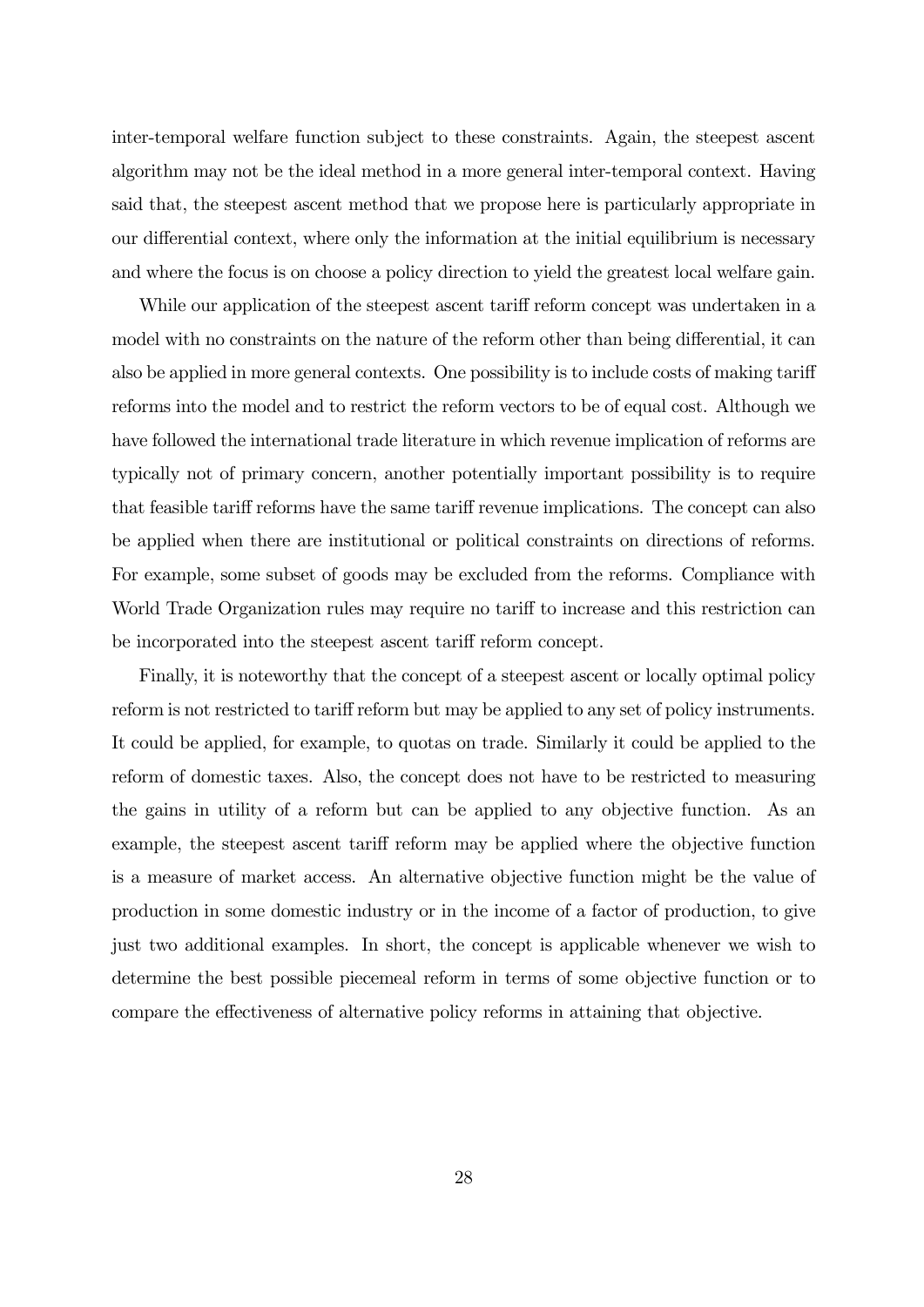## 5 Appendix

An alternative decomposition of the potential welfare gain, expressed in alternative definitions of the generalized mean and generalized variance, is possible if one of the tariff rates has been normalized to zero. In particular, the welfare decomposition may alternatively be expressed as in the following amended statement of Proposition 2.

Non-numeraire Tariff Version of Proposition 2 If the tariff on good 1 is zero, the change in utility for the steepest ascent tariff reform may be expressed as

$$
\eta du^S / d\alpha = \tau' \Sigma' \Sigma \tau = V^N + s^N \overline{\tau}^2,
$$

where  $\eta = H \|\mathcal{S}t\| > 0$ ,  $s^N \equiv \iota' \Sigma' \Sigma \iota > 0$ ,  $\overline{\tau} \equiv \iota' \Sigma' \Sigma \tau / s^N$  and  $V^N \equiv (\tau - \iota \overline{\tau})' \Sigma' \Sigma (\tau - \iota \overline{\tau})$ . **Proof.** From Proposition 2, we have that  $\eta du^S/d\alpha = t'S'St$ . Since the first tariff rate is zero by assumption and  $\tau$  is the remaining sub-vector of t, this expression for the change in utility can be written as  $\eta du^S/d\alpha = t'S'St = \tau'\Sigma'\Sigma\tau$ . The decomposition shown above follows by analogy with the proof in Proposition 2.  $\blacksquare$ 

The interpretation is as previously provided for Proposition 2, except that now the mean and variance apply to the non-numeraire goods. To facilitate the exposition, suppose that good 1 is exported (all exported goods that have a zero tariff can always be aggregated into good 1) and that all other goods are imported. Then  $\bar{\tau}$  is the generalized mean tariff rate for all imports and  $V^N$  is the generalized variance of these tariff rates for nonnumeraire goods. The latter measures the dispersion of all import duty rates amongst all imported goods, as measured by the deviations from the generalized mean import duty rate. If all such rates are equal  $(\tau = \gamma \iota)$ , it is readily shown that  $\overline{\tau} = \gamma$  and  $V^N = 0$ . In this case of equal import duty rates, the higher is the common rate the greater is the optimal welfare gain. Also, even if the generalized mean rate is zero (but rates vary) there will be a potential welfare gain due to import duty rate dispersion as measured by the generalized variance.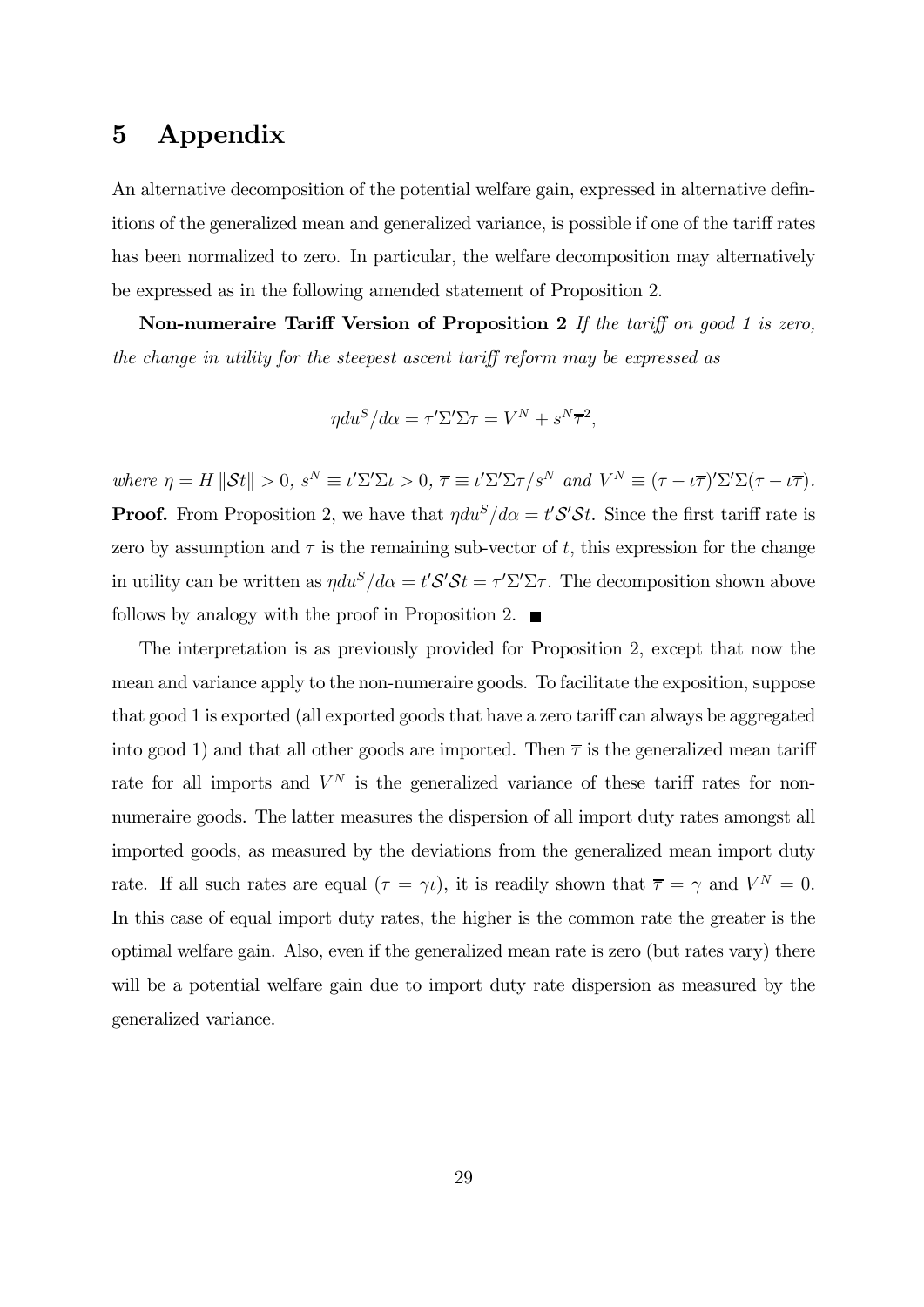## References

- [1] Abe, K., 1992, Tariff reform in a small open economy with public production, International Economic Review, 33, 209-222.
- [2] Anderson, J.E., and J.P. Neary, 1992, Trade reform with quotas, partial rent retention and tariffs, Econometrica, 60, 57-76.
- [3] —— and ——, 1996, A new approach for evaluating trade policies, Review of Economic Studies, 63, 107-125.
- [4] –– and ––, 2005, Measuring the Restrictiveness of International Trade Policy, MIT Press.
- [5] –– and ––, 2007, Welfare versus market access: The implications of tariff structure for tariff reform, Journal of International Economics, 71, 187-205.
- [6] Apostol, T.M. (1957), Mathematical Analysis, Addison-Wesley Publishing Company, Reading, Mass.
- [7] Bhatti, M.A., 2000, Practical Optimization Methods, Springer-Verlag, New York.
- [8] Diewert, W.E., 1978, Optimal tax perturbations, Journal of Public Economics, 10, 139-177.
- [9] Diewert, W., A. Turunen-Red, and A.D. Woodland, 1989, Productivity and Paretoimproving changes in taxes and tariffs, Review of Economic Studies, 56, 199-215.
- [10] Diewert, W.E., Turunen-Red, A.H. and A.D. Woodland, 1991, Tariff reform in a small open, multi-household economy with domestic distortions, International Economic Review, 32-4, 937-957.
- [11] Fulks, W., 1969, Advanced Calculus, 2nd edition, John Wiley and Sons, New York.
- [12] Fukushima, T., 1979, Tariff structure, nontraded goods and theory of piecemeal policy recommendations, International Economic Review, 20-2, 427-435.
- [13] Hatta, T., 1977a, A recommendation for a better tariff structure, Econometrica, 45-8, 1859-1869.
- [14] ––, 1977b, A theory of piecemeal policy recommendations, Review of Economic Studies, 44, 1-21.
- [15] Kee, H.L., A. Nicita and M. Olarreaga, 2006, Estimating trade restrictiveness indices, CEPR DP 5576, London.
- [16] Lloyd, P.J., 1974, A more general theory of price distortions in open economies, Journal of International Economics, 4, 365—386.
- [17] Luenberger, D.G., 1984, Linear and Nonlinear Programming, 2nd edition, Addison-Wesley, Reading, Mass.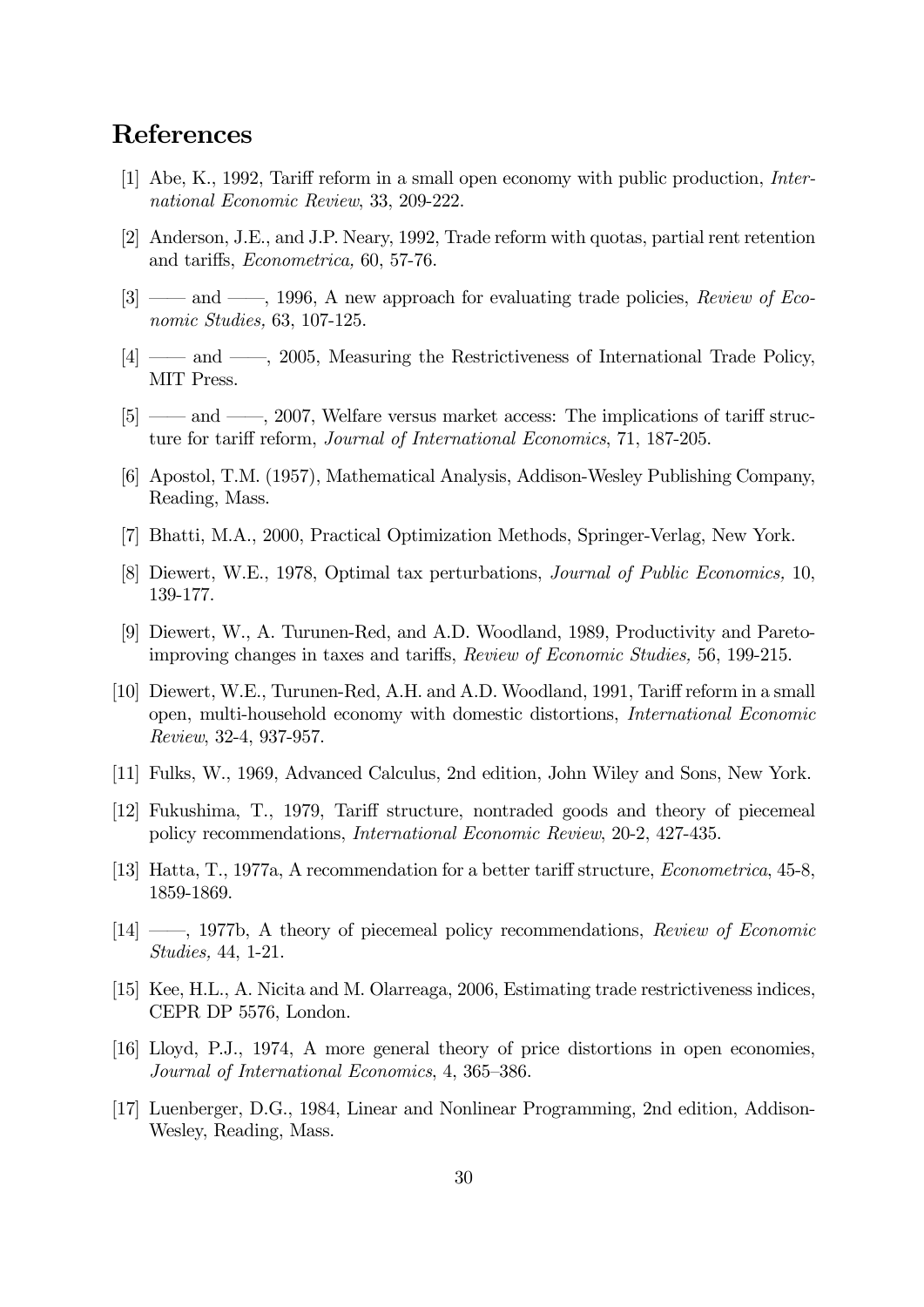- [18] Meade, J.E., 1955, Trade and Welfare, Oxford University Press, Oxford.
- [19] Neary, P.J., 1995, Trade liberalisation and shadow prices in the presence of tariffs and quotas, International Economic Review, 36-3, 531-554.
- [20] Press, W.H., Flannery, B.P., Teukolsky, S.A. and W.T. Vetterling, 1986, Numerical Recipes, Cambridge University Press, Cambridge.
- [21] Tirole, J. and R. Guesnerie, 1981, Tax reform from the gradient projection viewpoint, Journal of Public Economics, 15, 275-293
- [22] Turunen-Red, A.H. and A.D. Woodland, 1992, Strict Pareto improving reforms of tariffs, Econometrica, 59, 1127-1152..
- [23] —— and ——, 2001, The anatomy of multilateral trade policy reform, in Lahiri, S. (Editor), Regionalism and Globalization: Theory and Practice, Routledge Contemporary Economic Policy Issues Series.
- [24] Weymark, J.A., 1981, Undominated directions of tax reform, Journal of Public Economics, 16, 343-369.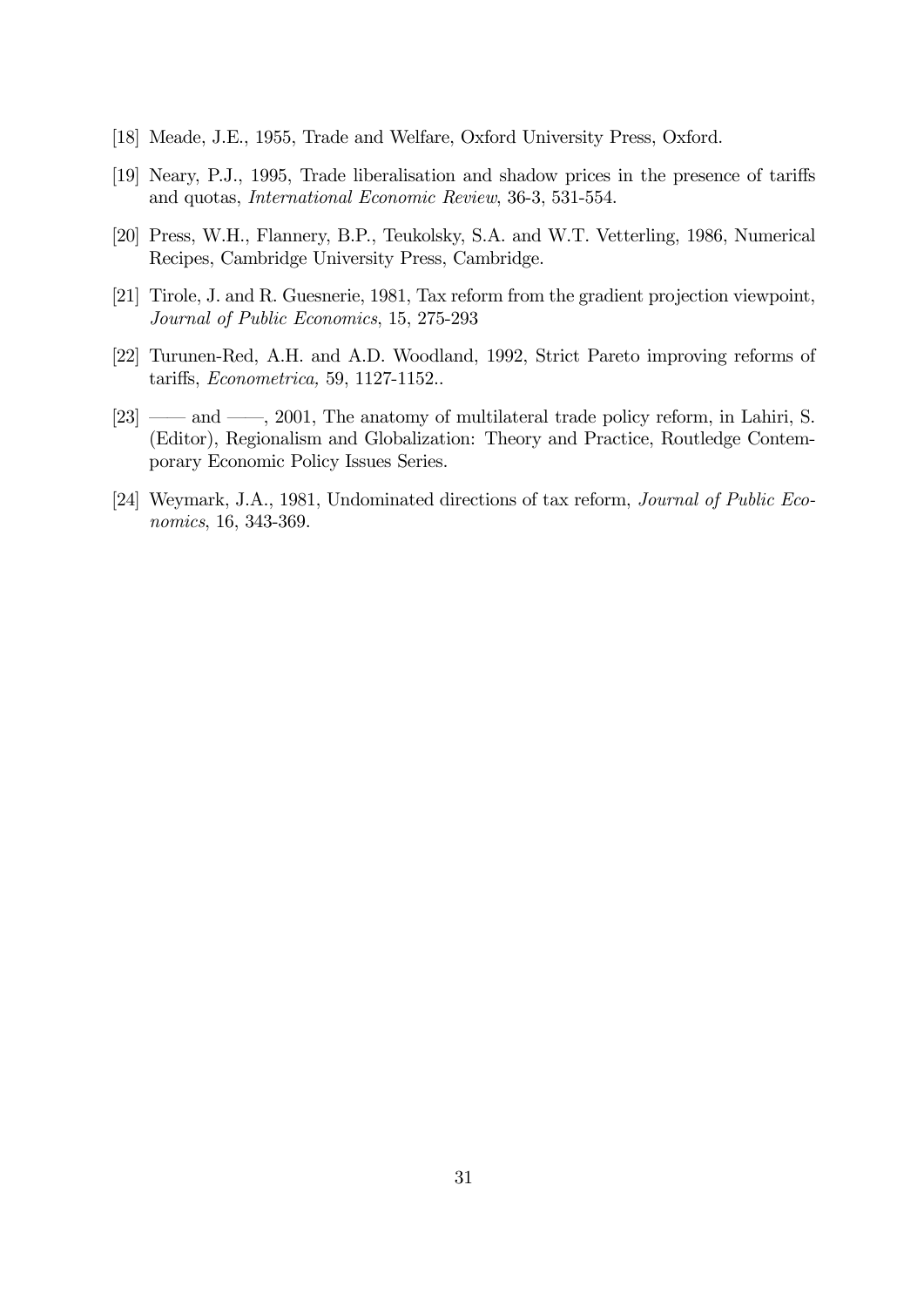

Figure 1: Steepest Ascent Tariff Reform with Two Goods



Figure 2: Steepest Ascent Tariff Reform with Three Goods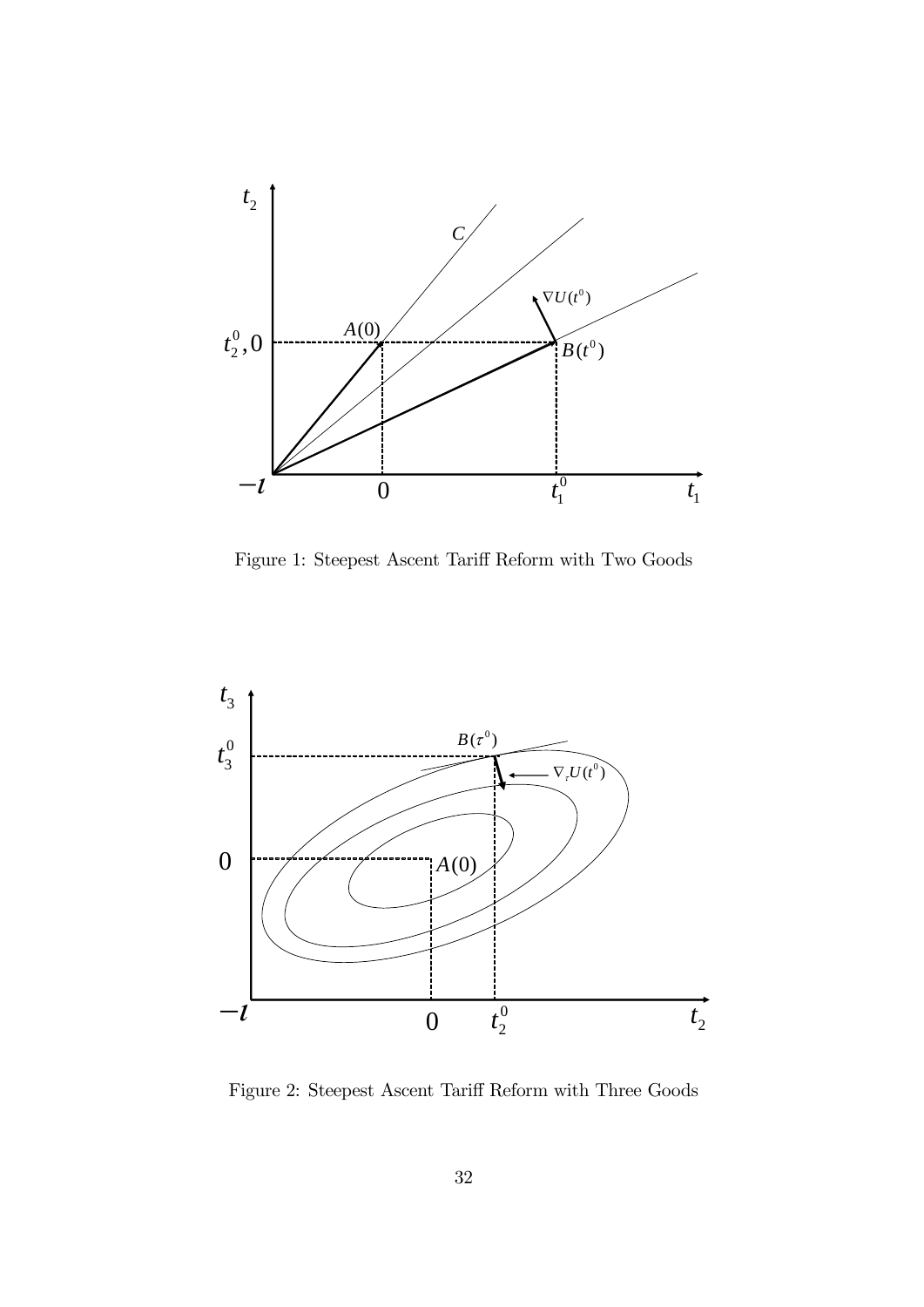

Figure 3: Complete and Restricted Tariff Reforms



Figure 4: Proportonal Tariff Reform is Locally Optimal